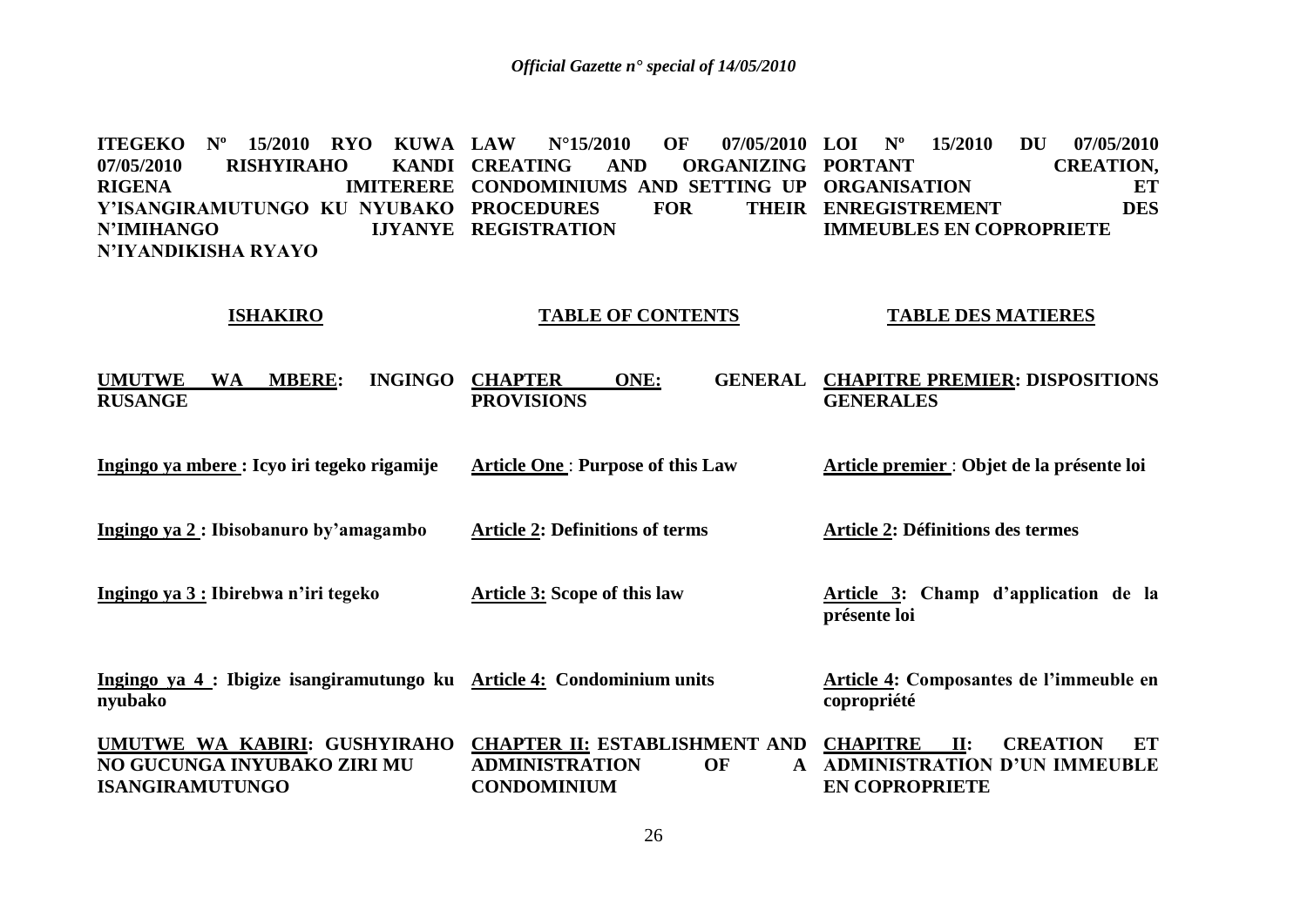| Ishyirwaho<br><b>Icyiciro</b><br>mbere:<br>cya<br>ry'isangiramutungo ku nyubako                                                                                   | <b>Section</b> One:<br><b>Establishment</b><br>of<br>$\mathbf{a}$<br>condominium                          | <b>Section</b><br>Création<br>d'une<br>première:<br>copropriété immobilière    |
|-------------------------------------------------------------------------------------------------------------------------------------------------------------------|-----------------------------------------------------------------------------------------------------------|--------------------------------------------------------------------------------|
| Ingingo<br>Ishyirwaho<br>5:<br>ya<br>ry'isangiramutungo ku nyubako                                                                                                | <b>Establishment</b><br>of<br>Article 5:<br>a<br>condominium                                              | Article 5: Création d'une copropriété<br>immobilière                           |
| Ingingo ya 6 : Amategeko shingiro agenga Article 6: Articles of the Association<br>ishyirahamwe                                                                   |                                                                                                           | <b>Article 6: Statuts de l'Association</b>                                     |
| Ingingo ya 7 : Intego z'ishyirahamwe                                                                                                                              | <b>Article 7: Purpose of the association</b>                                                              | Article 7: Objet de l'association                                              |
| Ingingo ya 8: Iyandikisha ry'ishyirahamwe Article 8: Registration of an association in Article 8: Enregistrement de l'association<br>ry'isangiramutugo ku nyubako | a condominium                                                                                             | des co-propriétaires d'un immeuble                                             |
| Imitunganyirize<br><b>Icyiciro</b><br>kabiri:<br>cya<br>y'ishyirahamwe ry'isangiramutungo                                                                         | Section II: Organization of an association Section II: Organisation d'une association<br>in a condominium | des copropriétaires d'un immeuble                                              |
| Ingingo ya 9 : Ibikorwa biteza imbere Article 9: Economic activities of the Article 9: Activités économiques de<br>ishyirahamwe ry'isangiramutungo                | association<br><sub>of</sub><br>in<br>co-owners<br>$\mathbf{a}$<br>condominium                            | l'association des copropriétaires d'un<br>immeuble                             |
| Ingingo ya 10 : Kwita ku gice kigize<br>isangiramutungo ku nyubako                                                                                                | Maintenance<br><b>Article</b><br><b>10:</b><br>of<br>a<br>condominium unit                                | <b>Article 10 : Entretien d'une composante</b><br>d'un immeuble en copropriété |
| Ingingo ya $11$ : Inshingano z'ishyirahamwe Article 11: Obligations of the association<br>ry'isangiramutungo                                                      | of co-owners                                                                                              | Article 11: Obligations de l'association<br>des copropriétaires                |
| Ingingo ya 12: Ububasha bw'ishyirahamwe Article 12: Powers of the association of<br>ry'isangiramutungo                                                            | co-owners                                                                                                 | Article 12 : Pouvoirs de l'association des<br>copropriétaires                  |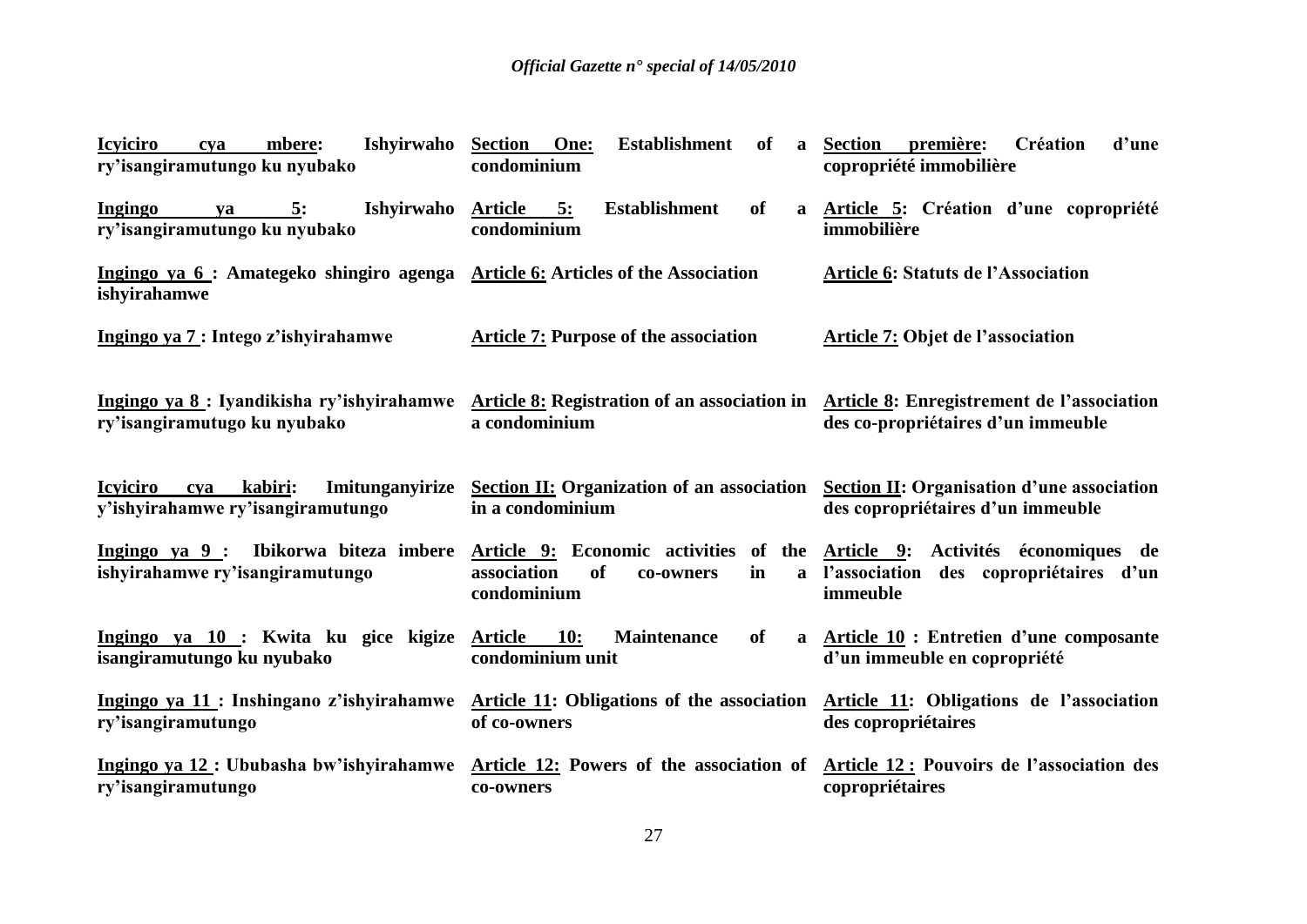| Ingingo ya 13 : Kuba umunyamuryango<br>w'ishyirahamwe ry'isangiramutungo                                                                                                          | <b>Article 13:</b> Membership in the association<br>of co-owners in a condominium                                   | Article 13: Qualité de membre de<br>l'association<br>des copropriétaires d'un immeuble                                            |
|-----------------------------------------------------------------------------------------------------------------------------------------------------------------------------------|---------------------------------------------------------------------------------------------------------------------|-----------------------------------------------------------------------------------------------------------------------------------|
| Ingingo ya 14 : Ubwishingizi bw'umutungo Article 14: Insurance of the association's Article 14: L'assurance du patrimoine de<br>w'ishyirahamwe                                    | property                                                                                                            | l'association                                                                                                                     |
| Ingingo 15: Uburyozwe bw'ishyirahamwe Article 15: Liability of the association of Articles 15:<br>ry'isangiramutungo                                                              | co-owners                                                                                                           | Responsabilité<br>de<br>l'association des copropriétaires                                                                         |
| <b>UMUTWE</b><br><b>WA</b><br><b>GATATU:</b><br>N'INSHINGANO<br><b>UBURENGANZIRA</b><br><b>UMUTUNGO</b><br><b>MU</b><br><b>BY'ABASANGIYE</b><br><b>ISANGIRAMUTUNGO KU NYUBAKO</b> | <b>CHAPTER</b><br><b>RIGHTS</b><br>III:<br><b>AND</b><br><b>OBLIGATIONS OF CO-OWNERS IN A</b><br><b>CONDOMINIUM</b> | <b>CHAPITRE</b><br>III:<br><b>DROITS</b><br>ET<br><b>OBLIGATIONS</b><br><b>DES</b><br>$CO-$<br><b>PROPRIETAIRES D'UN IMMEUBLE</b> |
| Ingingo ya 16: Ihererekanya ry'ibice bigize Article 16: Transferability of units in a<br>inyubako isangiwe                                                                        | condominium                                                                                                         | Transférabilité<br><b>Article</b><br><b>16:</b><br>des<br>d'un<br>immeuble<br>composantes<br>en<br>copropriété                    |
| <b>Ingingo</b><br>Aho<br>$va = 17$ :<br>bugarukira                                                                                                                                | uburenganzira Article 17: Limitations of rights                                                                     | <b>Article 17 : Limitations des droits</b>                                                                                        |
| Ingingo ya 18 : Umutungo usangiwe mu Article 18: Common elements in a Article 18 : Eléments communs au sein<br>isangiramutungo ku nyubako                                         | condominium                                                                                                         | d'un immeuble en copropriété                                                                                                      |
| Ingingo ya 19 : Uburenganzira ku mutungo Article 19: Rights over common elements<br>usangiwe                                                                                      |                                                                                                                     | Article 19: Droits sur les éléments<br>communs                                                                                    |
| 20<br>Ingingo<br><b>Uruhare</b><br>va<br>mu<br>isangiramutungo ku nyubako                                                                                                         | Article 20: Co-share of participation in a<br>condominium                                                           | Article 20: Quote-part au sein d'un<br>immeuble en copropriété                                                                    |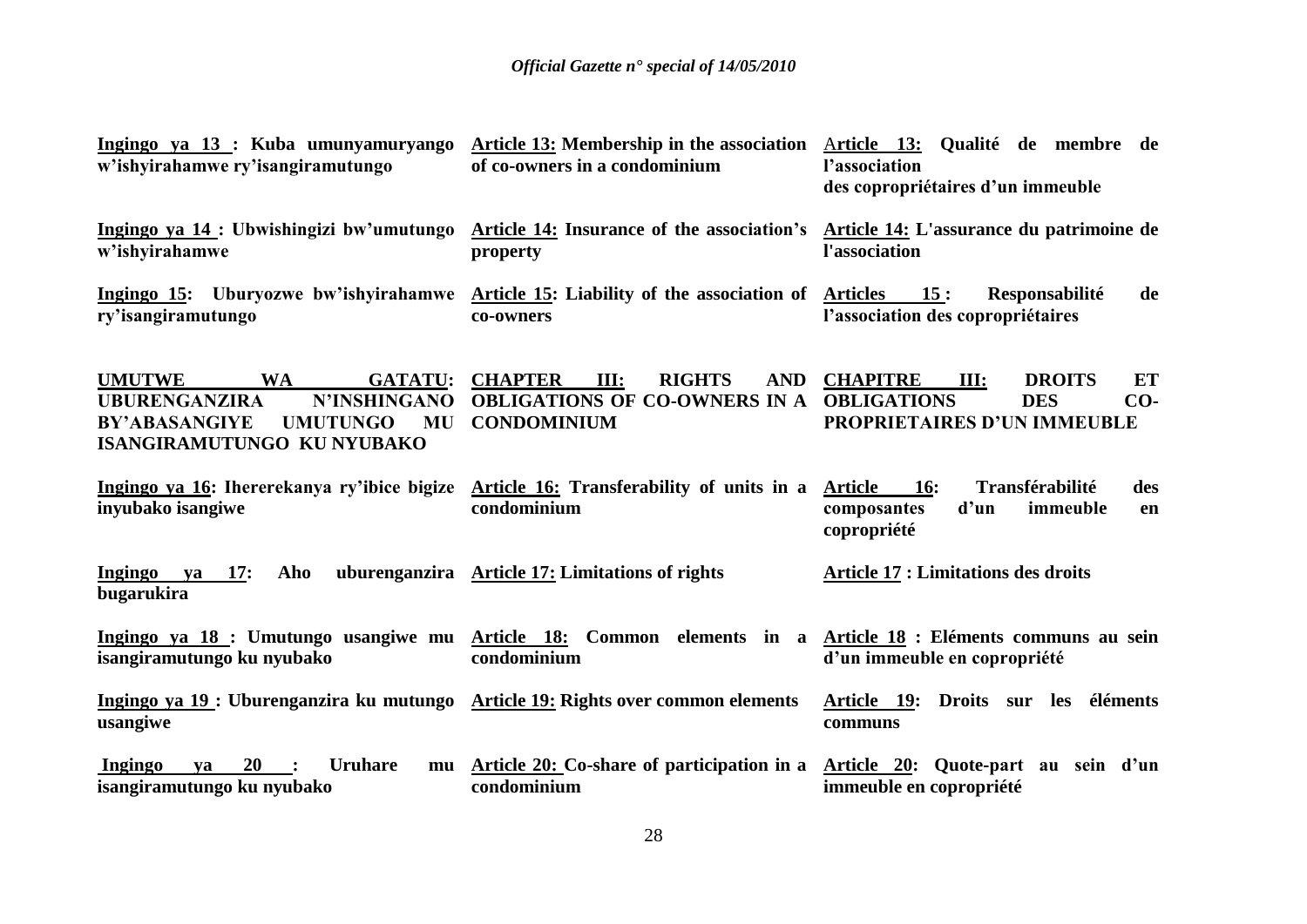| 21:<br>Ibihinduka<br>Ingingo<br>ya<br>isangiramutungo ku nyubako                                                                                                                                     | mu Article 21:<br><b>Improvements</b><br>to<br>condominium                                      | a Article21: Aménagements au sein d'un<br>immeuble en copropriété                                                                             |
|------------------------------------------------------------------------------------------------------------------------------------------------------------------------------------------------------|-------------------------------------------------------------------------------------------------|-----------------------------------------------------------------------------------------------------------------------------------------------|
| Article 22 : Uburenganzira n'inshingano mu Article 22: Rights and obligations in case<br>gihe<br>igurisha<br>habaye<br>by'isangiramutungo ku nyubako                                                 | ry'ibice of sale of units in a condominium                                                      | Article 22: Droits et obligations en cas de<br>vente des composantes d'un immeuble en<br>copropriété                                          |
| Ingingo ya 23: Inshingano za nyir'igice ku Article 23: Obligations of a unit owner as<br>birebana no kwita no gusana igice regards maintenance and repair of a unit<br>cy'isangiramutungo ku nyubako | in a condominium                                                                                | Article 23: Obligations du propriétaire<br>d'une composante d'un immeuble en<br>copropriété<br>eu égard à son entretien et à sa<br>réparation |
| Ingingo ya 24 : Korohereza cyangwa Article 24: Easements<br>guhabwa inzira ku mutungo utimukanwa                                                                                                     |                                                                                                 | <b>Article 24 : Servitudes</b>                                                                                                                |
| Ingingo ya 25 : Isoreshwa ry'ibice byo mu Article 25: Taxation on condominium<br>isangiramutungo ku nyubako                                                                                          | units                                                                                           | Article 25: Imposition des composantes<br>d'un immeuble en copropriété                                                                        |
| UMUTWE WA IV:<br><b>RY'ISANGIRAMUTUNGO</b><br>KU<br><b>NYUBAKO N'IBICE BYAYO</b>                                                                                                                     | IYANDIKISHA CHAPTER IV: REGISTRATION OF A<br><b>CONDOMINIUM AND ITS UNITS</b>                   | <b>CHAPITRE IV : ENREGISTREMENT</b><br>D'UN IMMEUBLE EN COPROPRIETE<br>ET DE SES UNITES                                                       |
| ya 26 : Ibyandikwa<br>Ingingo<br>isangiramutungo ku nyubako                                                                                                                                          | mu Article 26: Registration subjects in a Article 26: Sujets d'enregistrement au<br>condominium | sein d'un immeuble en copropriété                                                                                                             |
| Ingingo ya 27: Igitabo cyandikwamo ibice<br>by' isangiramutungo ku nyubako                                                                                                                           | Article 27:<br>units                                                                            | Register for condominium Article 27 : Registre des composantes<br>d'un immeuble en copropriété                                                |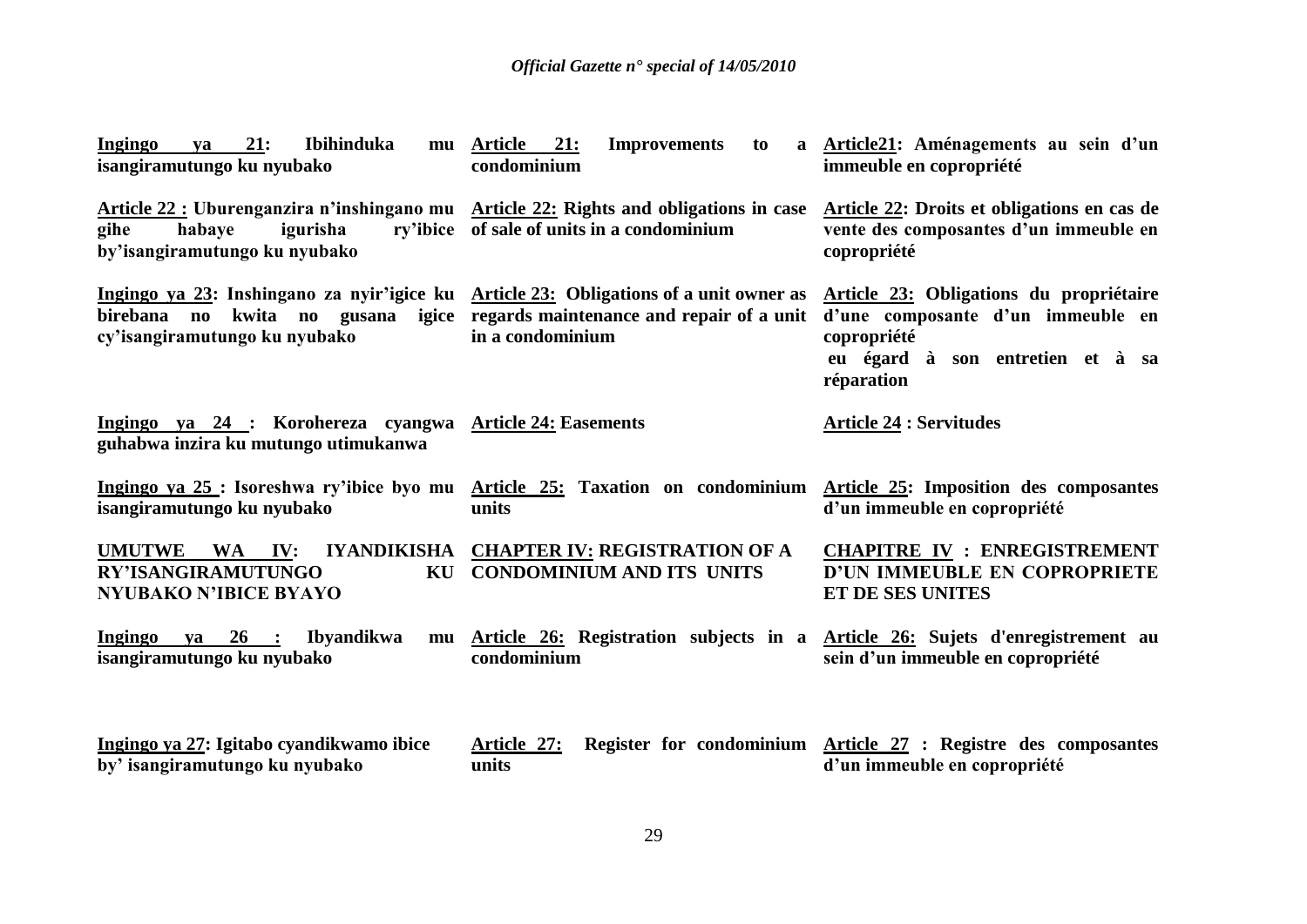| Ingingo ya 28 : Itambamira n'izindi Article 28: Caveats and other inscriptions<br>nyandiko                                                         |                                                | Article 28 : Opposition et autres<br>inscriptions                                                                |
|----------------------------------------------------------------------------------------------------------------------------------------------------|------------------------------------------------|------------------------------------------------------------------------------------------------------------------|
| Ingingo ya 29 Amafaranga yo kwandikisha Article 29: Condominium registration Article 29: Frais d'enregistrement d'un<br>isangiramutungo ku nyubako | fees                                           | immeuble en copropriété                                                                                          |
| <b>UMUTWE</b><br><b>GATANU:</b><br><b>WA</b><br><b>ZISOZA</b>                                                                                      | INGINGO CHAPTER V: FINAL PROVISIONS            | <b>DISPOSITIONS</b><br><b>CHAPITRE</b><br>$\mathbf{V}$ :<br><b>FINALES</b>                                       |
| Ingingo ya 30: Guha agaciro iyandikisha Article 30: Validation<br>ry'uburenganzira<br>mu<br>ryakozwe                                               | of<br>isangiramutungo condominium registration | existing Article 30: Validation de l'enregistrement<br>effectué<br>immeubles<br>les<br>pour<br>en<br>copropriété |
| Ingingo ya 31: Itegurwa, isuzumwa n'itorwa Article 31: Drafting, consideration and Article 31: Initiation, examen et adoption<br>ry'iri tegeko     | adoption of this law                           | de la présente loi                                                                                               |
| Ingingo ya 32: Ivanwaho ry'ingingo Article 32: Repealing<br>z'amategeko zinyuranyije n'iri tegeko                                                  | provisions                                     | of inconsistent Article 32 : Disposition abrogatoire                                                             |
| Ingingo ya 33: Igihe iri tegeko ritangira Article 33: Commencement<br>gukurikizwa                                                                  |                                                | Article 33: Entrée en vigueur                                                                                    |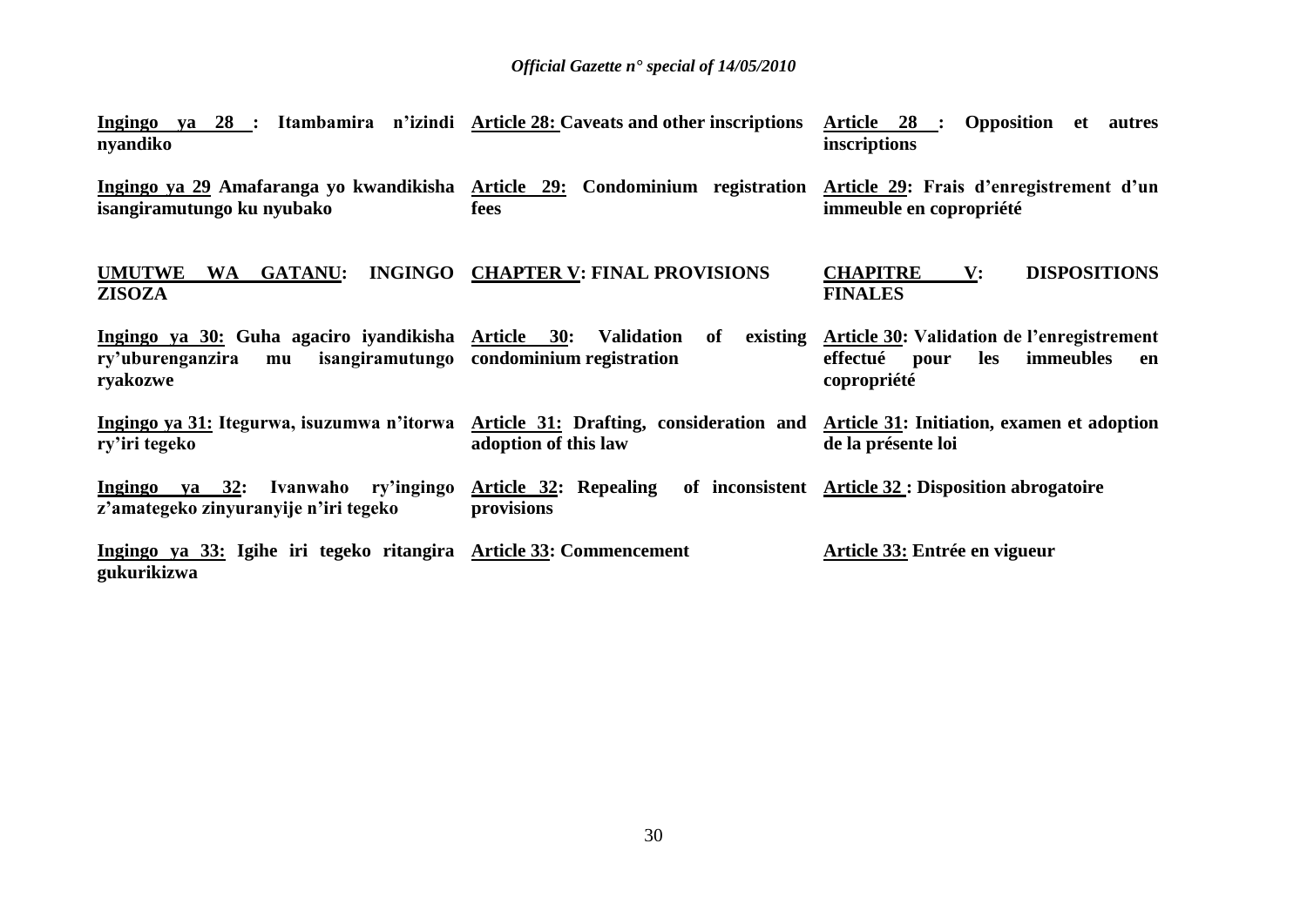**ITEGEKO Nº 15/2010 RYO KUWA**  07/05/2010 RISHYIRAHO KANDI CREATING **RIGENA IMITERERE CONDOMINIUMS AND SETTING UP ORGANISATION ET Y'ISANGIRAMUTUNGO KU NYUBAKO PROCEDURES FOR THEIR N'IMIHANGO N'IYANDIKISHA RYAYO LAW N°15/2010 OF 07/05/2010 AND ORGANIZING PORTANT LIYANYE REGISTRATION LOI Nº 15/2010 DU 07/05/2010 CREATION, ENREGISTREMENT DES IMMEUBLES EN COPROPRIETE**

**Twebwe, KAGAME Paul, Perezida wa Repubulika;**

**We, KAGAME Paul, President of the Republic;**

**Nous, KAGAME Paul, Président de la République;**

**INTEKO ISHINGA AMATEGEKO THE PARLIAMENT HAS ADOPTED LE PARLEMENT A ADOPTE ET NOUS** YEMEJE, NONE NATWE DUHAMIJE, AND WE SANCTION, PROMULGATE SANCTIONNONS, PROMULGUONS **DUTANGAJE ITEGEKO RITEYE RITYA THE FOLLOWING LAW AND ORDER LA LOI DONT LA TENEUR SUIT ET KANDI DUTEGETSE KO RYANDIKWA IT BE PUBLISHED IN THE OFFICIAL ORDONNONS QU'ELLE SOIT MU IGAZETI YA LETA YA REPUBULIKA Y'U RWANDA GAZETTE OF THE REPUBLIC OF PUBLIEE AU JOURNAL OFFICIEL DE RWANDA LA REPUBLIQUE DU RWANDA**

### **INTEKO ISHINGA AMATEGEKO:**

Umutwe w'Abadepite mu nama yawo yo kuwa 22 Mata 2010 ;

Ishingiye ku Itegeko Nshinga rya Repubulika y'u Rwanda ryo kuwa 04 Kamena 2003, nk'uko ryavuguruwe kugeza ubu cyane cyane mu ngingo zaryo iya 29, iya, 30, iya 49, iya 62, iya 66, iya 67, iya 90, iya 92, iya 93, iya 94, iya 108 n'iya 201;

### **THE PARLIAMENT:**

The Chamber of Deputies, in its session of La Chambre des Députés en sa séance du 22 22 April 2010;

Pursuant to the Constitution of the Republic of Rwanda of  $4<sup>th</sup>$  June 2003, as amended to date, especially in Articles 29, 30, 49, 62, 66, 67, 90, 92, 93, 94, 108, 118 and 201 ;

#### **LE PARLEMENT:**

avril 2010 ;

Vu la Constitution de la République du Rwanda du 04 juin 2003, telle que revisée à ce jour, spécialement en ses Articles 29, 30, 49, 62, 90, 92, 93, 66, 67, 90, 92, 93, 94, 108, 118 et 201;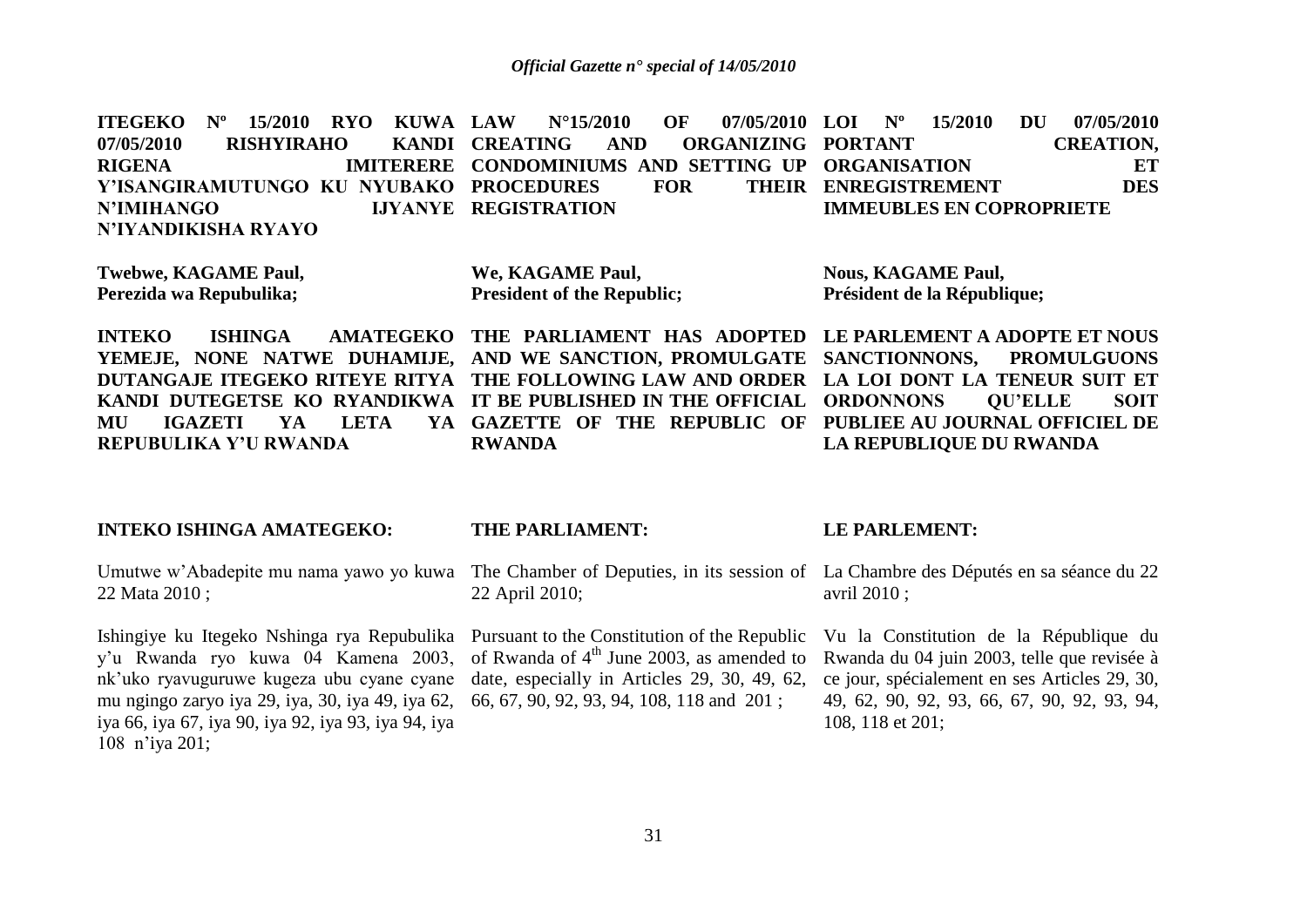Ishingiye ku Itegeko Ngenga nº 08/2005 ryo Pursuant to Organic Law nº 08/2005 of 14 Vu la Loi Organique nº 08/2005 du 14 n'imicungire y'ubutaka mu Rwanda, cyane land in Rwanda, especially in Article 30 ; cyane mu ngingo yaryo ya 30;

1912 rishyiraho Interuro ya mbere y'amategeko establishing Title one of the Civil Code titre premier du code civil intitué "des biens mbonezamubano witwa "ibyerekeye ibintu book entitled "property and different et des différentes modifications de la n'imihindagurikire y'umutungo", ryahinduwe kugeza ubu;

Isubiye ku Itegeko ryo kuwa 30 Kamena 1913 Reviewing Decree of 30 June 1913 Revu le Décret du 30 juin 1913 formant le rishyiraho Interuro ya II y'amategeko mbonezamubano witwa "ibyerekeye ibintu n'imihindagurikire y'umutungo", nk'uko ryahinduwe kugeza ubu cyane cyane mu to date; especially in Articles ngingo ya 16, iya 22, iya 34 bis n'iya 34 ter ;

1920 rishyiraho Interuro ya III y'amategeko mbonezamubano witwa "ibyerekeye ibintu n'imihindagurikire y'umutungo", nk'uko ryahinduwe kugeza ubu;

kuwa 14 Nyakanga 2005 rigena imikoreshereze July 2005 relating to use and management of juillet 2005 portant régime foncier au

modifications of the property", as modified propriété", tel que modifié jusqu'à ce jour; to date;

16, 22, 34 bis and 34 ter

Isubiye ku Itegeko ryo kuwa 06 Gashyantare Reviewing Decree of 6 February 1920 Revu le Décret du 06 février 1920 formant establishing Title III of the Civil Code book le titre III du code civil intitué "des biens et entitled "property and modifications of the property", as modified propriété » tel que modifié à ce jour; to date;

Rwanda, spécialement en son Article 30;

Ishingiye ku Itegeko ryo kuwa 31 Nyakanga Pursuant to Decree of 31<sup>st</sup> July 1912 Vu le Décret du 31 juillet 1912 formant le

establishing Title II of the Civil Code book titre II du code civil intitulé "des biens et des entitled "property and different différentes modifications de la propriété » modifications of the property", as modifiEd tel que modifié à ce jour, spécialement en ses articles 16, 22, 34 bis and 34 ter ;

different des différentes modifications de la

**YEMEJE:**

**ADOPTS** :

**ADOPTE :**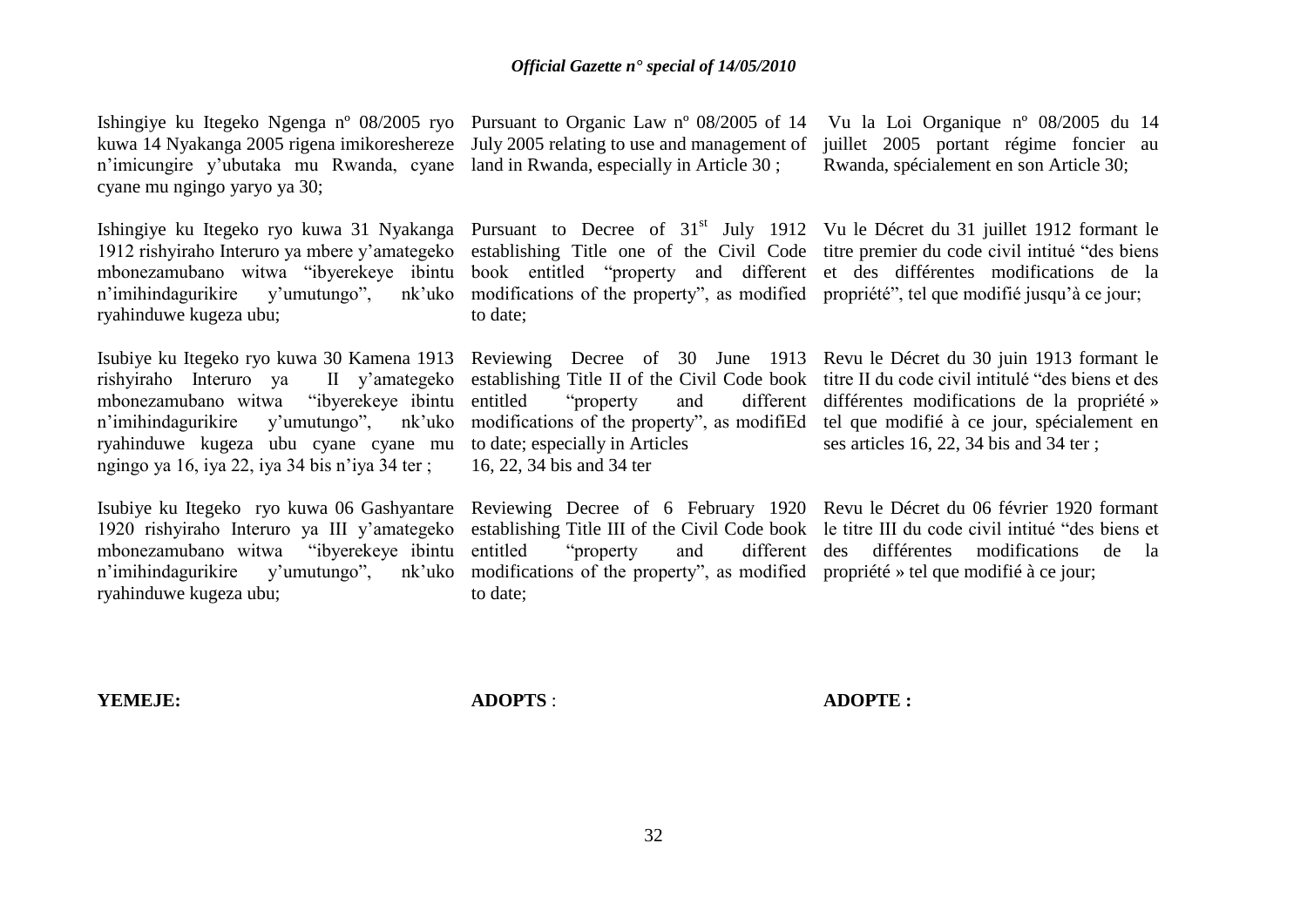#### **UMUTWE WA MBERE: INGINGO RUSANGE CHAPTER ONE: GENERAL CHAPITRE PREMIER: DISPOSITIONS PROVISIONS**

### **Ingingo ya mbere : Icyo iri tegeko rigamije**

Iri tegeko rishyiraho kandi rikagena imiterere y'isangiramutungo ku nyubako n'imihango ijyanye n'iyandikisha ryayo.

### **Ingingo ya 2 : Ibisobanuro by'amagambo**

Muri iri tegeko amagambo akurikira asobanura Under this law, the following terms shall be Aux fins de la présente loi, les termes **:**

- 1° **Ishyirahamwe rya ba nyir'umutungo mu isangiramutungo ku nyubako :**  ishyirahamwe rigizwe nibura n'abantu babiri (2) bagamije gushyiraho uburyo bunoze bw'imicungire n'imiyoborere, no gukoresha umutungo utimukanwa mu buryo bw'isangiramutungo ku nyubako. Iryo shyirahamwe ntirigamije ubucuruzi;
- 2° **Isangiramutungo ku nyubako :** uburyo bwo kugira uburenganzira bubangikanye ku mutungo utimukanwa ku buryo igice kimwe cy'uwo mutungo kiba gihuriweho muri rusange naho ikindi ari icy'umuntu ku giti cye;

### **Article One** : **Purpose of this Law**

This Law creates and organises La présente loi porte création et organisation their registration.

### **Article 2: Definitions of terms**

defined as follows **:**

- 1<sup>°</sup> Association of Owners in **condominium** *:* a non-commercial organization of at least two (2) owners in a condominium associated for the purpose of proper administration, maintenance and operation of the real estate under the condominium;
	- **Condominium**: a type of joint 2° ownership of real estate in which portions of the property are commonly owned and other portions are individually owned;

## **GENERALES**

### **Article premier** : **Objet de la présente loi**

condominiums and sets up procedures for des immeubles en copropriété et fixe les procédures de leur enregistrement.

### **Article 2: Définitions des termes**

suivants sont définis comme suit **:**

- 1° **Association des copropriétaires d'un immeuble en copropriété** : une organization non commerciale d'au moins deux (2) propriétaires d'un immeuble en copropriété ayant comme objectif de fixer les modalités appropriées d'administration, d'entretien et de fonctionnement de l'immeuble en copropriété;
	- 2° **Copropriété immobilière:** une sorte de propriété immobilière conjointe dans laquelle certaines portions sont communes à tous les propriétaires alors que d'autres appartiennent aux propriétaires de façon individuelle;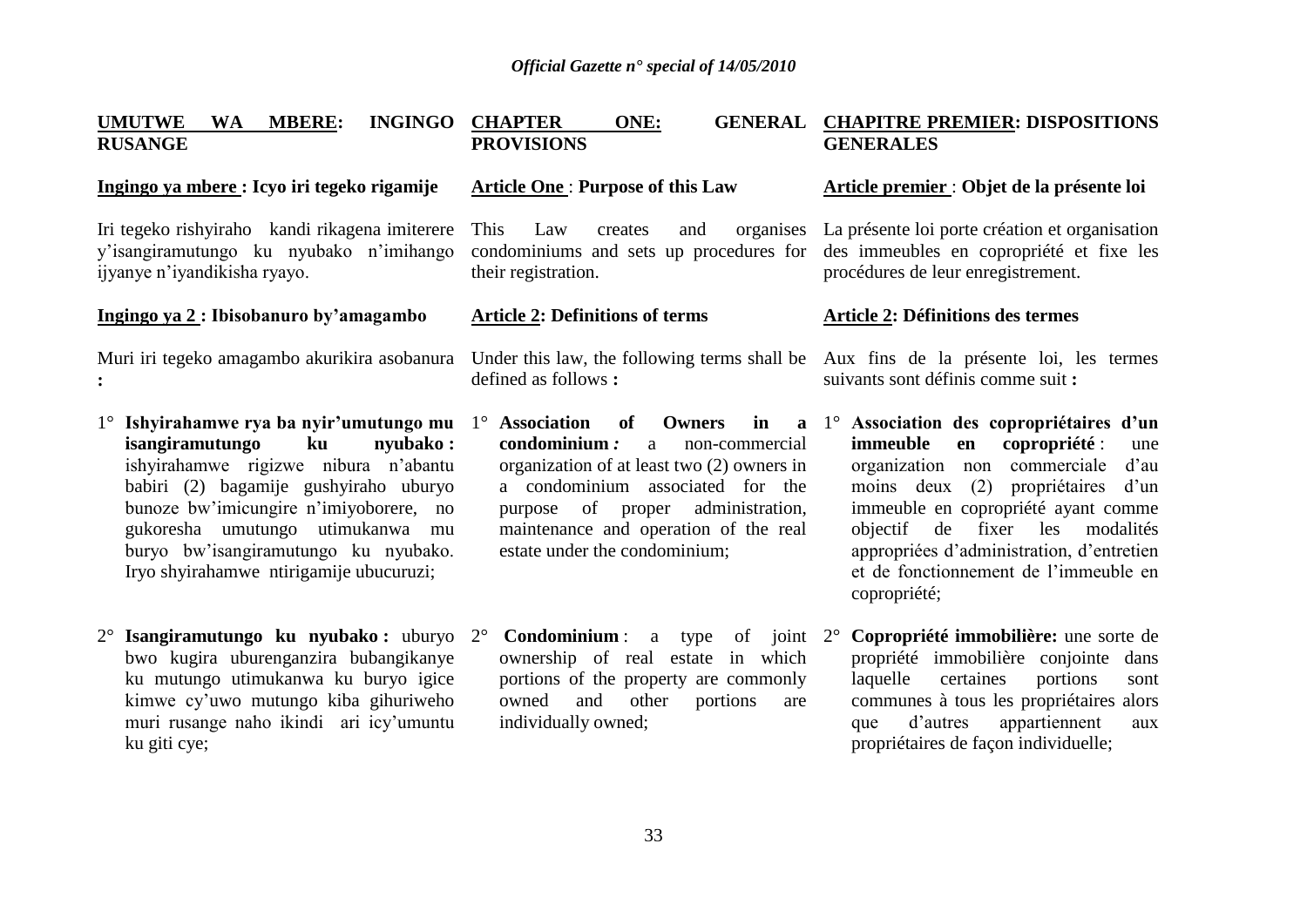3° **Ibice rusange** : ibice bigize inyubako n'izindi nyubako zose byagenewe gukoreshwa na ba nyir'isangiramutungo utimukanwa bose; 3° **Common elements***:* parts of a building 3° **Eléments communs:** parties d'un and other buildings which are designed for common use by all owners of the condominium;

with an easement;

an easement;

- 4° **Inyubako igaragira** : ikintu kitimukanwa cyubatseho cyangwa kitubatseho kigomba korohereza no gutanga inzira;
- cyubatseho cyangwa kitubatseho kigomba koroherezwa cyangwa guhabwa inzira;
- **6° Umugabane wa nyir'umutungo :** umugabane wa buri nyir'umutungo ku mutungo utimukanwa uhuriweho mu nyubako**;**
- 7° **Nyir'umutungo :** umuntu cyangwa umuryango ufite ubuzima gatozi kandi ufite umutungo utimukanwa mu isangiramutungo ku nyubako. legal entity owning an immovable property in a condominium.
- bâtiment ou autres biens immeubles destinés à l'usage commun par tous les copropriétaires d'un immeuble en copropriété;
- 4° **Servient tenement**: developed or 4° **Fonds servant** : immeuble bâti ou non undeveloped land which is burdened bâti assujeti à une servitude ;
- 5° **Inyubako igaragiwe** : ikintu kitimukanwa 5° **Dominant tenement**: developed or 5° **Fonds dominant** : immeuble bâti ou undeveloped land which benefits from non bâti en faveur duquel la servitude est imposée ;
	- 6° **Co-share of participation:** a property share of each owner in a condominium; **Ouote-part:** part de chaque propriétaire sur l'immeuble en copropriété;
	- 7° **Property owner***:* a natural person or 7° **Propriétaire:** une personne physique ou morale propriétaire d'un bien immeuble dans un immeuble en copropriété.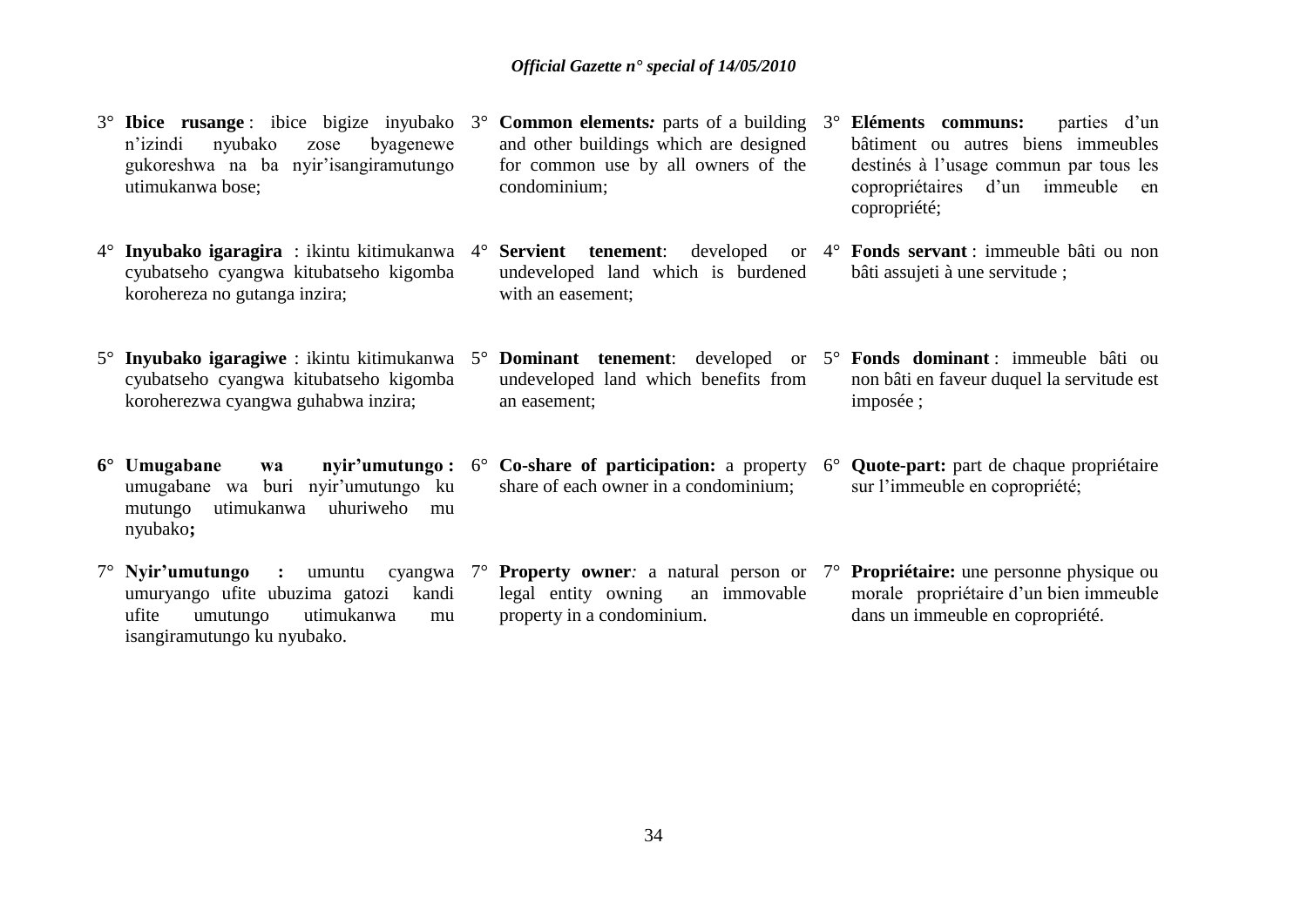| Ingingo ya 3 : Ibirebwa n'iri tegeko                                                                                                                                                                                                                                                                                           | Article 3: Scope of this law                                                                                                                                                                                   | Article 3: Champ d'application de la<br>présente loi                                                                                                                                                                                              |
|--------------------------------------------------------------------------------------------------------------------------------------------------------------------------------------------------------------------------------------------------------------------------------------------------------------------------------|----------------------------------------------------------------------------------------------------------------------------------------------------------------------------------------------------------------|---------------------------------------------------------------------------------------------------------------------------------------------------------------------------------------------------------------------------------------------------|
| Iri tegeko rireba ibi bikurikira:                                                                                                                                                                                                                                                                                              | This Law deals with:                                                                                                                                                                                           | La présente loi porte:                                                                                                                                                                                                                            |
| 1° kwemeza isangira ry'inyubako mu 1° recognition of co-ownership in a 1° reconnaissance de la co-propriété sur les<br>isangiramutungo;                                                                                                                                                                                        | condominium;                                                                                                                                                                                                   | immeubles en copropriété;                                                                                                                                                                                                                         |
| $2^{\circ}$ gucunga no kwita ku nyubako ziri mu $2^{\circ}$ management and administration of a $2^{\circ}$ gestion et administration<br>isangiramutungo;                                                                                                                                                                       | condominium;                                                                                                                                                                                                   | de<br>la<br>copropriété immobilière;                                                                                                                                                                                                              |
| 3° guhuza imibanire y'abantu bahuriye ku 3° relationship between owners under a 3° relations de copropriétaires<br>isangiramutungo ku nyubako;                                                                                                                                                                                 | condominium;                                                                                                                                                                                                   | d'un<br>immeuble;                                                                                                                                                                                                                                 |
| 4° kwandikisha isangiramutungo ku nyubako 4° registration of a condominium and units 4° enregistrement de l'immeuble<br>n'ibice bivigize.                                                                                                                                                                                      | thereof.                                                                                                                                                                                                       | en<br>copropriété et ses composantes.                                                                                                                                                                                                             |
| Ingingo ya 4 : Ibigize isangiramutungo ku Article 4: Condominium units<br>nyubako                                                                                                                                                                                                                                              |                                                                                                                                                                                                                | Article 4: Composantes de l'immeuble en<br>copropriété                                                                                                                                                                                            |
| Isangiramutungo rigirwa na:                                                                                                                                                                                                                                                                                                    | A condominium comprises:                                                                                                                                                                                       | Un immeuble en copropriété est composé<br>de:                                                                                                                                                                                                     |
| $1^\circ$ inyubako, ibice by'inyubako bifite $1^\circ$ a building, parts of the building with $1^\circ$<br>imiryango itandukanye cyangwa inyubako<br>nyinshi z'abantu nibura babiri (2), bafite<br>bifite<br>ibibanza<br>imbago<br>zegeranye<br>bumvikanyeho n'ibindi byose bifatanye<br>n'inyubako; inkengero z'abanyamaguru, | separate entrances or several buildings<br>belonging to at least two (2) property<br>owners, with the adjacent land plot<br>within the established boundaries, as<br>well as the attachments to the buildings, | un bâtiment, des parties du bâtiment<br>ayant des entrées distinctes ou plusieurs<br>bâtiments appartenant au moins à deux<br>(2) personnes, avec des parcelles<br>contigues à l'interieur des bornes<br>définies ainsi que des accessoires à ces |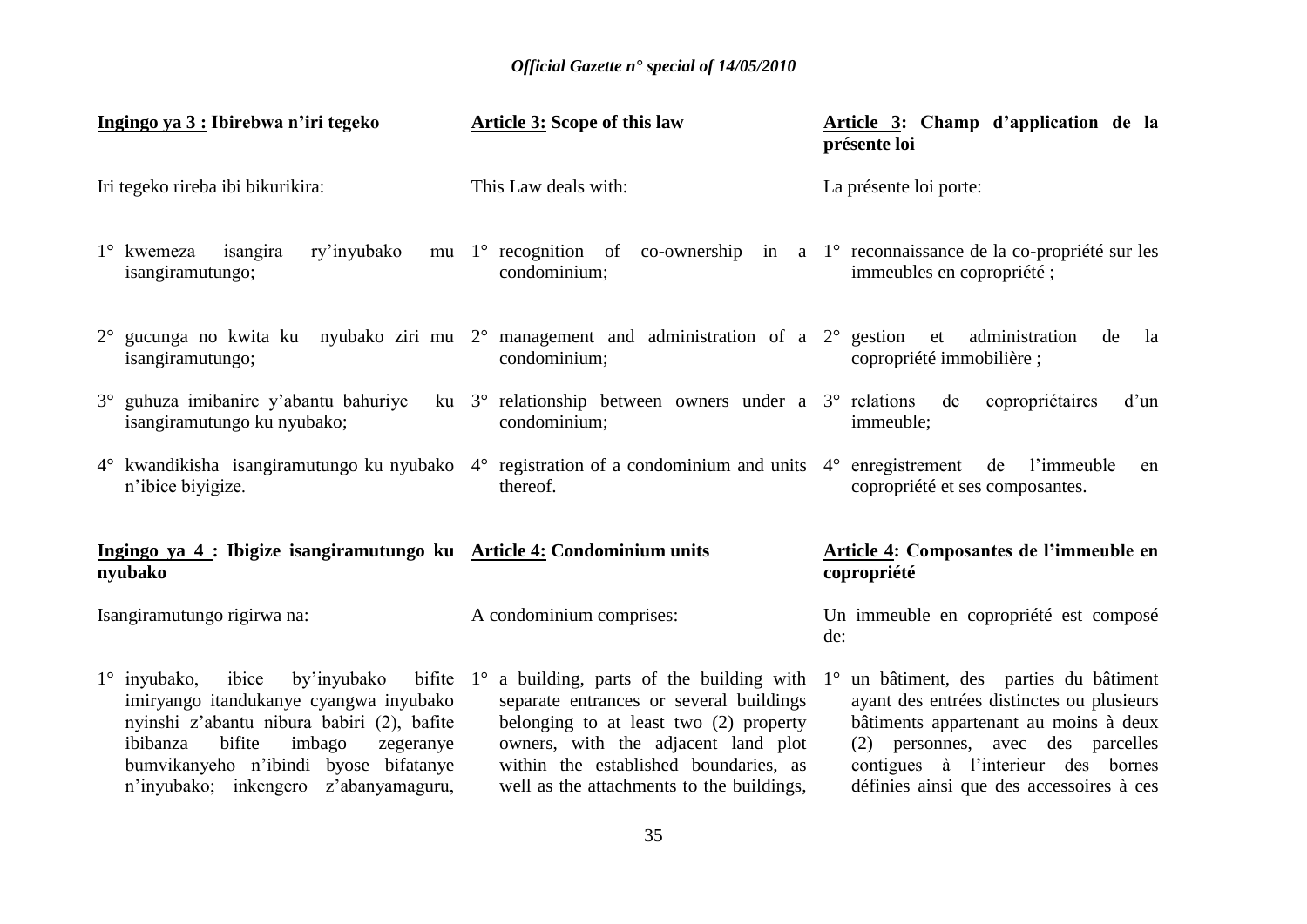imihanda, aho bahagarika ibinyabiziga, ibirongozi, amabaraza, ubusitani n'ibindi byose bihana imbibi biri kuri icyo kibanza;

- 2° inyubako nyinshi ziri hamwe nko mu mudugudu, nk' amazu atuwemo n'umuryango, amazu mato afite cyangwa adafite ikibanza bahana imbibi, aho babika imodoka n'ibindi bintu bihurijwe mu nyubako mu kibanza kimwe n'ibikigize byose;
- 3° ibice by'ibyumba by'igorofa ifite imiryango itandukanye n'ibikoresho bya tekiniki by'inyubako bitandukanye, ariko ku buryo ivugurura, isanwa cyangwa isenywa rya kimwe mu bice bitahungabanya ibindi bice by'iyo nyubako;

Ibice bigize isangiramutungo utimukanwa<br>
hirimo ibiivanve n'ingufu, itumanaho, birimo ibijyanye n'ingufu, itumanaho, ikoranabuhanga**,** amazi, gutwara imyanda, telecommunications, technology, water and d'énergie, de télécommunications, de n'ibindi bifitiye akamaro ahantu harenze sewerage systems and other parts with technologie, d'eau et de système isangiramutungo, ariko bitagenewe gusa ibice strategic designation located on the d'écoulement des eaux et ordures ainsi que by'isangiramutungo, bibarwa mu isangiramutungo kandi bikandikwa ku ishyirahamwe.

pavements for pedestrians, roads, parking lots, hallways, balconies, green perennials and other adjacent objects located on this land plot;

- several buildings or edifices which are  $2^{\circ}$ compactly located, such as residential houses for one family, cottages with adjacent land or without such land, garages and other objects united within a single land plot with all elements of infrastructure;
- 3° parts of a multi-apartment block of flats which has separate entrances and different technical implements, on condition that reconstruction, repair or demolition of one part shall not undermine the integrity of other parts of the same building.

Parts of a condominium installations of energy condominium other than those serving association of co-owners.

bâtiments ; des trottoirs pour piétons, des routes, des parkings, des couloirs, des vérandas, des jardins et d'autres objets contigus, implantés sur cette parcelle;

- 2° plusieurs bâtiments ou édifices en agglomérations, notamment les maisons de résidence pour une famille, petites maisons avec ou sans espace contigu, des garages et autres objets unis sur une même parcelle aux éléments d'infrastructure ;
- 3° composantes d'un bâtiment à plusieurs niveaux qui ont des entrées et des aménagements techniques distincts, pourvu que la reconstruction, la réparation ou la destruction d'une composante n'affecte pas d'autres parties du bâtiment.

properties in condominium are parts of stratégique autres que celles affectées aux condominium and registered under the composantes de la copropriété font partie de Les composantes d'un immeuble en sector, copropriété telles que les installations composantes à destination la copropriété et sont enregistrés au nom de l'association.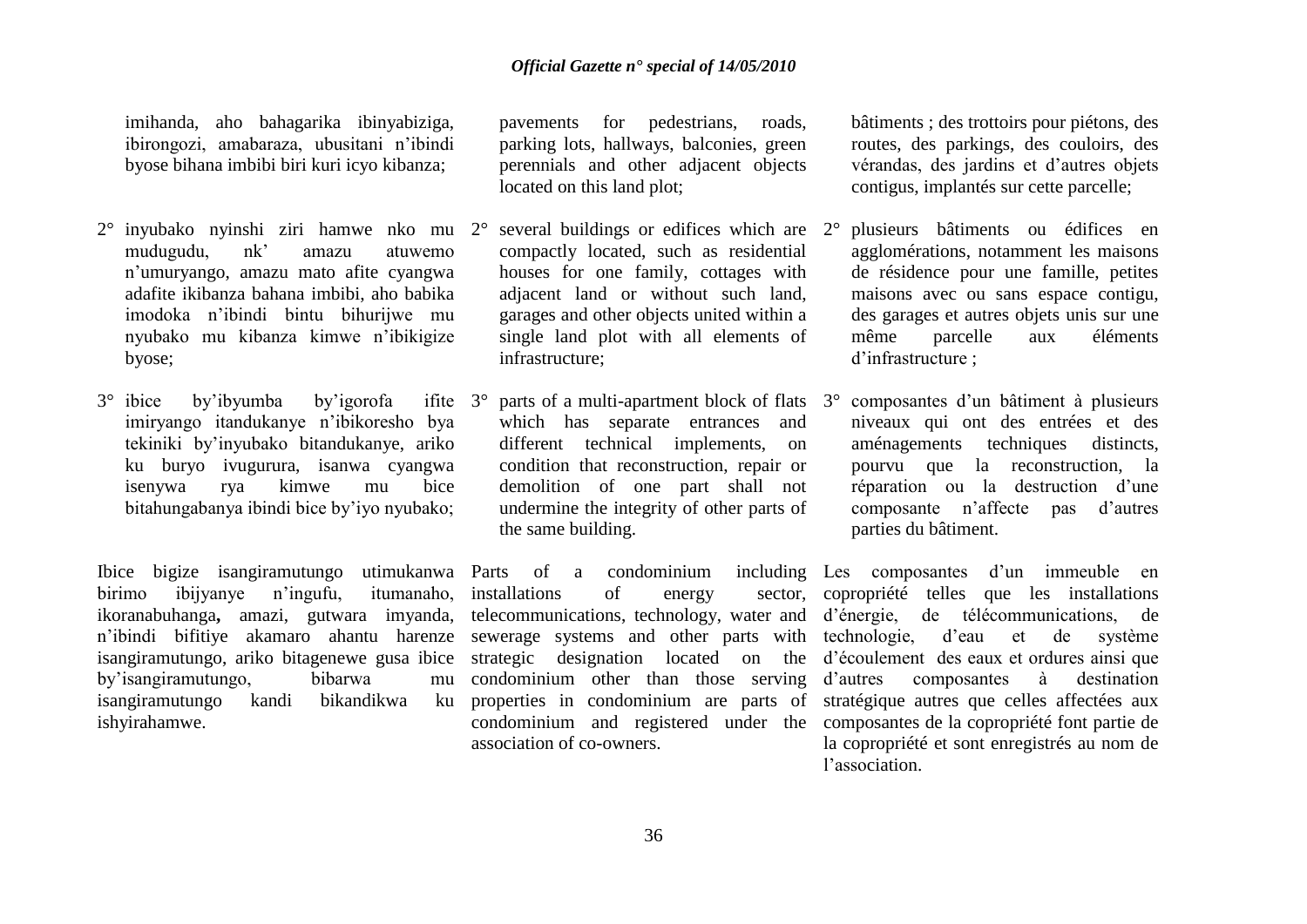Amazu yubatse mu bibanza bitandukanye ariko akaba afite inkuta rusange, akomeza kugengwa n'amategeko yihariye agenga isangirambibi.

joint ownership legislation.

Buildings with common walls erected on Les immeubles érigés sur des parcelles separate plots shall remain governed by the différentes mais ayant un ou des murs mitoyens restent régis par la législation sur la mitoyenneté.

| UMUTWE WA KABIRI: GUSHYIRAHO<br>NO GUCUNGA INYUBAKO ZIRI MU<br><b>ISANGIRAMUTUNGO</b>                                                                                                             | <b>CHAPTER II: ESTABLISHMENT AND</b><br><b>OF</b><br><b>ADMINISTRATION</b><br>$\mathbf{A}$<br><b>CONDOMINIUM</b>                                                                                                                                  | <b>CHAPITRE</b><br>II:<br><b>CREATION</b><br><b>ET</b><br><b>ADMINISTRATION D'UN IMMEUBLE</b><br><b>EN COPROPRIETE</b>                                      |  |
|---------------------------------------------------------------------------------------------------------------------------------------------------------------------------------------------------|---------------------------------------------------------------------------------------------------------------------------------------------------------------------------------------------------------------------------------------------------|-------------------------------------------------------------------------------------------------------------------------------------------------------------|--|
| Ishyirwaho<br><b>Icviciro</b><br>mbere:<br>cya<br>ry'isangiramutungo ku nyubako                                                                                                                   | <b>Establishment</b><br>of<br><b>Section</b><br>one:<br>$\mathbf{a}$<br>condominium                                                                                                                                                               | première:<br>Création<br>d'une<br><b>Section</b><br>copropriété immobilière                                                                                 |  |
| Ishyirwaho<br>Ingingo<br>5:<br>va<br>ry'isangiramutungo ku nyubako                                                                                                                                | <b>Establishment</b><br>of<br>Article 5:<br>condominium                                                                                                                                                                                           | a Article 5: Création d'une copropriété<br>immobilière                                                                                                      |  |
| Isangiramutungo ku nyubako rishyirwaho:                                                                                                                                                           | A condominium is established:                                                                                                                                                                                                                     | Une copropriété immobilière est créée:                                                                                                                      |  |
| na ba nyir'umutungo usangiwe;<br>$1^{\circ}$                                                                                                                                                      | $1^{\circ}$ by co-owners;                                                                                                                                                                                                                         | $1^{\circ}$ par les copropriétaires;                                                                                                                        |  |
| bisabwe n'urwego rwa Leta rufite mu 2 <sup>°</sup><br>$2^{\circ}$<br>nshingano zarwo guteza imbere imiturire,<br>bigaragaye<br>ko<br>ibyangombwa<br>1yo<br>by'isangiramutungo ku nyubako byuzuye. | upon request by a public institution in $2^{\circ}$<br>charge of housing promotion, when<br>conditions of a condominium are met.                                                                                                                  | sur demande de l'institution publique<br>ayant la promotion de l'habitat dans ses<br>attributions lorsque les conditions de la<br>copropriété sont réunies. |  |
| nyir'umutungo<br>Ishyirahamwe<br>ba<br>rya<br>utimukanwa rishyirwaho nta gihe kizwi rimara<br>amategeko<br>shingiro<br>arigenga<br>keretse<br>abiteganya ukundi.                                  | association<br>of<br>The<br>of<br>owners<br>condominium shall be established for an pour une durée indéterminée sauf si ses<br>open-ended period of time unless its Articles statuts le prévoient autrement.<br>of Association provide otherwise. | a L'Association des copropriétaires est établie                                                                                                             |  |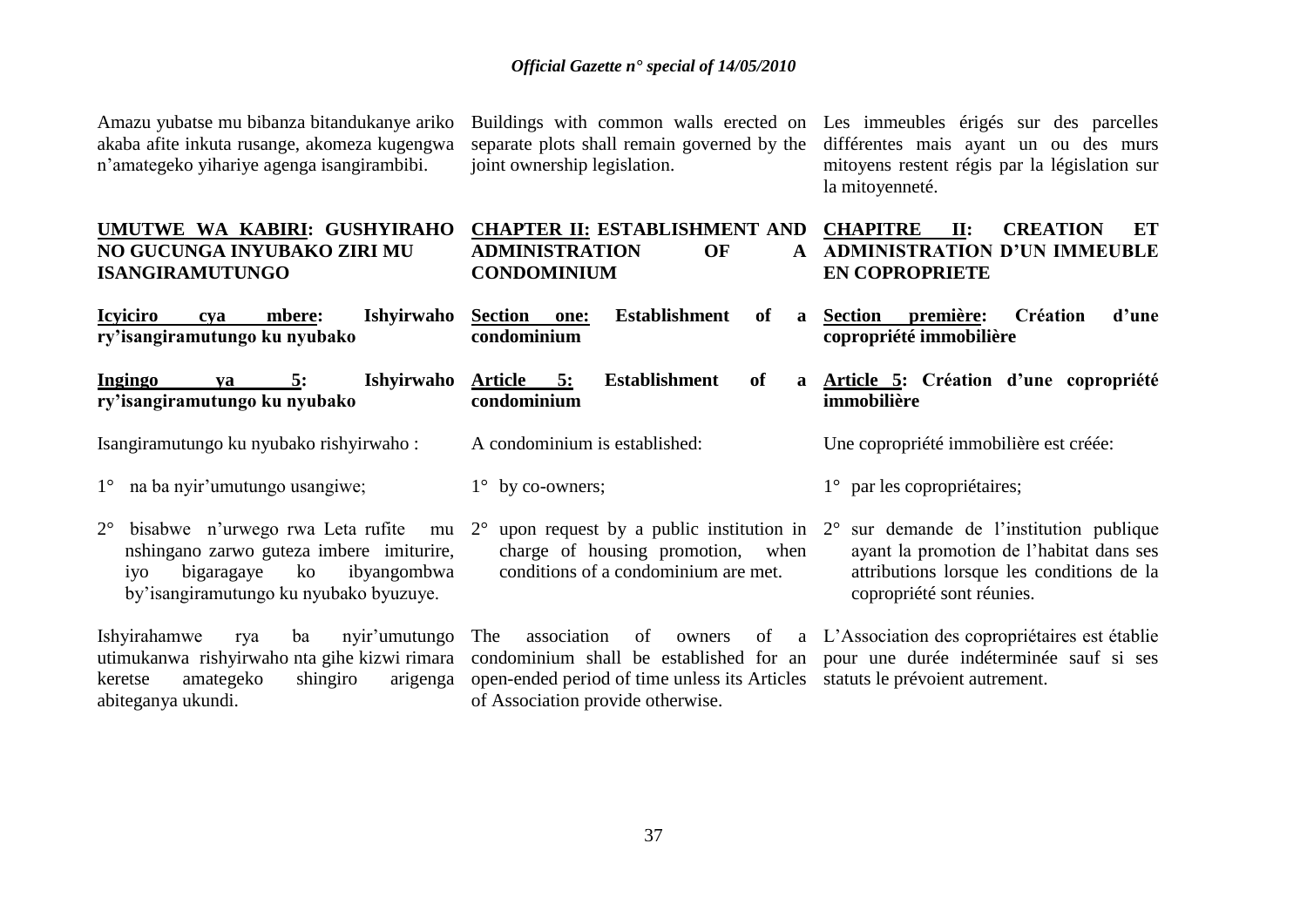| Ingingo ya 6 : Amategeko shingiro agenga Article 6: Articles of Association<br>ishyirahamwe                                                                                                                                                                                                                   |                                                                                                                                                                                                                                                                                              | <b>Article 6: Statuts de l'Association</b>                                                                                                                                                                                                                                                   |
|---------------------------------------------------------------------------------------------------------------------------------------------------------------------------------------------------------------------------------------------------------------------------------------------------------------|----------------------------------------------------------------------------------------------------------------------------------------------------------------------------------------------------------------------------------------------------------------------------------------------|----------------------------------------------------------------------------------------------------------------------------------------------------------------------------------------------------------------------------------------------------------------------------------------------|
| Amategeko shingiro y'ishyirahamwe agomba Articles of Association must include at least Les statuts de l'Association doivent inclure<br>kugira nibura ibi bikurikira:                                                                                                                                          | the following:                                                                                                                                                                                                                                                                               | au moins les points suivants:                                                                                                                                                                                                                                                                |
| igice<br>$1^\circ$ guteganya<br>ijanisha<br>cyangwa<br>y'ibintu<br>n'ibyo<br>ry'inyungu<br>rusange<br>bakoresha mu ishyirahamwe, uburyo bwo<br>kugenera umubare w'amajwi mu matora<br>y'ishyirahamwe<br>kuri<br>buri<br>gice<br>no<br>gusobanura<br>imibare<br>bagendeyeho<br>bashyiraho ijanisha bayigeneye; | allocation of the fraction or percentage<br>$1^{\circ}$<br>of undivided interests in the common<br>elements and in the common expenses of<br>the association, and a portion of the<br>votes in the association to each unit and<br>state the formula used to establish those<br>allocations; | prévision de la portion<br>$1^{\circ}$<br>ou du<br>pourcentage de l'intérêt indivis dans les<br>parties communes et les dépenses<br>communes de l'Association, l'allocation<br>de voix de vote à chaque composante de<br>l'Association ainsi que la formule<br>utilisée pour ces prévisions; |
| ibishushanyo n'amakarita byerekana izina<br>n'imiterere by'inyubako, ibipimo byayo,<br>hamwe n'ibipimo by'ibikorwa<br>byose<br>byayikozweho<br>n'aho<br>ikibanza<br>kiri<br>n'ibipimo byacyo byemejwe n'urwego<br>rubifitiye ububasha;                                                                        | maps and plan which contain the name, $2^{\circ}$<br>$2^{\circ}$<br>dimensions<br>of<br>and<br>the<br>nature<br>condominium complex and dimensions<br>of all existing improvements as well as<br>the location and dimensions of the plot<br>approved by the competent organ;                 | les cartes et plans indiquant le nom, la<br>nature et les dimensions de l'immeuble<br>en copropriété, les dimensions de tous<br>les aménagements y effectués ainsi que<br>le lieu d'emplacement de la parcelle tels<br>qu'ils ont été approuvés par l'organe<br>compétent;                   |
| $3^\circ$<br>bishoboka,<br>kugaragaza<br>aho<br>bishobora<br>byorohereza<br>cyangwa<br>kubangamira imikoreshereze y'ibice by'iyo<br>nyubako;                                                                                                                                                                  | ibikorwa $3^{\circ}$ where it is possible, indication of all $3^{\circ}$<br>easements serving or burdening any<br>portions of the condominium;                                                                                                                                               | dans la mesure du possible, l'indication<br>de toutes les servitudes dont sont grevés<br>ou dont jouissent des portions de<br>l'immeuble en copropriété;                                                                                                                                     |
| $4^\circ$<br>n'ingano yabyo.                                                                                                                                                                                                                                                                                  | aho ibice rusange by invubako biherereye 4° the location and dimensions of all 4° l'emplacement et les dimensions des<br>common elements.                                                                                                                                                    | éléments communs.                                                                                                                                                                                                                                                                            |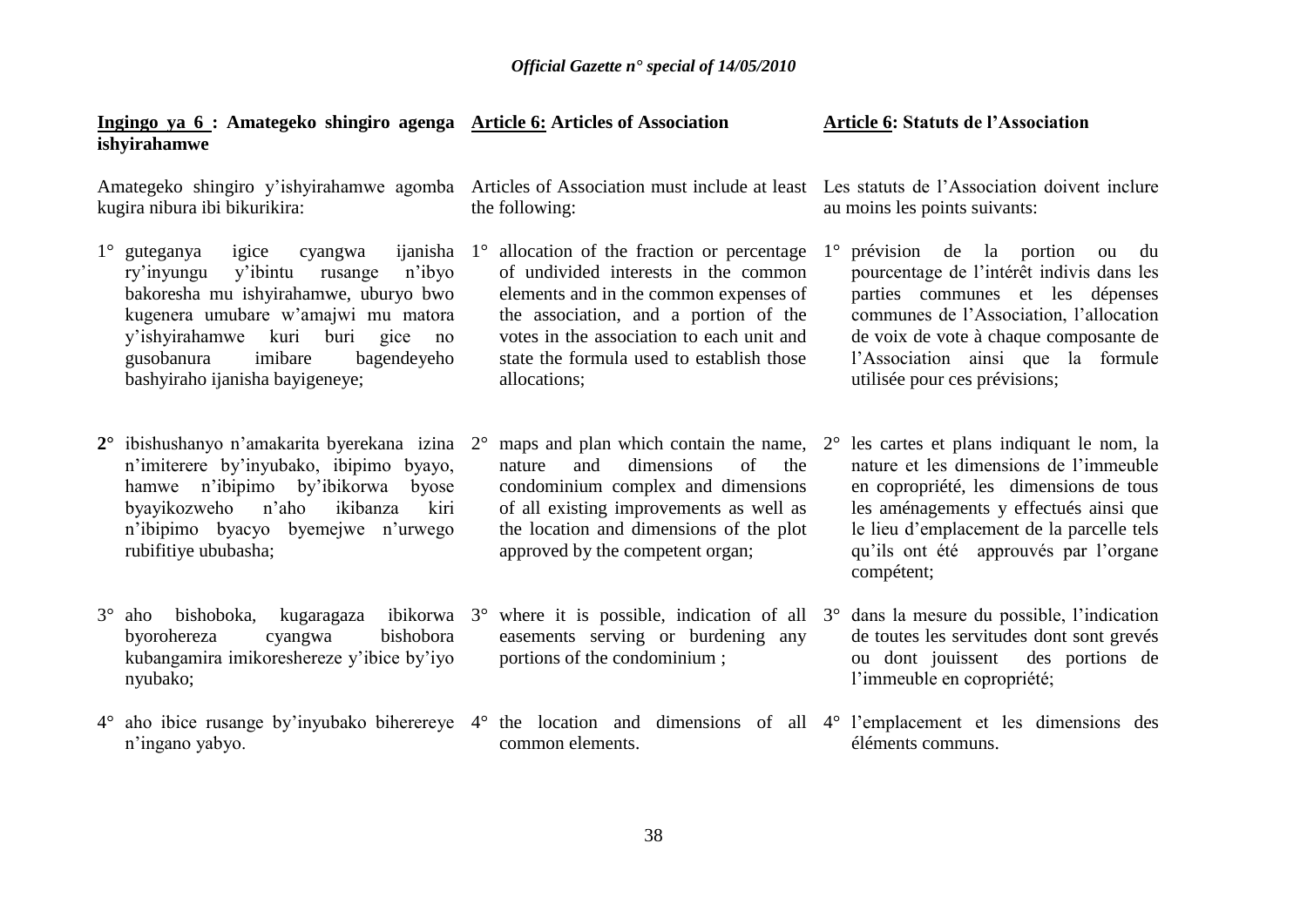Bitabangamiye ibiteganywa n'iri tegeko, ishyirwaho, imiyoborere, uburyo ibyemezo bifatwa, iseswa n'igabana mu ishyirahamwe ry'abari mu isangiramutungo bikurikiza amategeko y'ubwoko abagize ishyirahamwe laws and regulations governing the form of et règlements régissant le type d'association bahisemo.

association chosen by owners.

Subject to the provisions of this law, the Sans préjudice des dispositions de la formation, governance, decision making présente loi, la formation, la gouvernance, le system, dissolution and liquidation of the mode de prise de décision, la dissolution et association of shall comply with existing la liquidation de l'association suivent les lois choisi par les copropriétaires.

| Ingingo ya 7: Intego z'ishyirahamwe                                                                                                                                                                     | <b>Article 7: Purpose of the association</b>                                                                                                                                                                                 | <b>Article 7: Objet de l'association</b>                                                                                                                                                                                   |
|---------------------------------------------------------------------------------------------------------------------------------------------------------------------------------------------------------|------------------------------------------------------------------------------------------------------------------------------------------------------------------------------------------------------------------------------|----------------------------------------------------------------------------------------------------------------------------------------------------------------------------------------------------------------------------|
| Intego z'ishyirahamwe ni izi zikurikira:                                                                                                                                                                | The association shall have the following L'association a pour objectif de :<br>objectives :                                                                                                                                  |                                                                                                                                                                                                                            |
| 1° gufata neza, guteza imbere no gusana ibice<br>rusange biri mu isangiramutungo cyangwa<br>guhindura ibice by'inyuma cyangwa ikindi<br>cyose cyahindura imiterere y'igice cyangwa<br>iy'inyubako yose; | maintenance, development and repair of $1^{\circ}$<br>$1^{\circ}$<br>common elements in the condominium<br>or changes to the exterior of the units or<br>any other change that can affect all or<br>part of the condominium; | maintenir, développer et réparer les<br>éléments communs en copropriété ou<br>changer l'apparence extérieure<br>ou<br>procéder à tout autre changement<br>pouvant affecter tout ou partie de<br>l'immeuble en copropriété; |
| 2° kugeza ku bagize ishyirahamwe ibikorwa<br>bya ngombwa bikenerwa bahuriyeho;                                                                                                                          | $2^{\circ}$ provision of communal services to $2^{\circ}$ fournir aux membres de l'association les<br>members of the association;                                                                                            | services nécessaires communs;                                                                                                                                                                                              |
| $3^\circ$<br>guhagararira no<br>kurengera<br>inyungu<br>z'abagize ishyirahamwe.                                                                                                                         | $3^{\circ}$ representation and protection of the $3^{\circ}$ représenter et protéger les intérêts des<br>interests of<br>members of the<br>the<br>association.                                                               | membres de l'association.                                                                                                                                                                                                  |
| Ingingo ya 8: Iyandikisha ry'ishyirahamwe<br>ry'isangiramutugo ku nyubako                                                                                                                               | in a condominium                                                                                                                                                                                                             | Article 8: Registration of the association Article 8: Enregistrement de l'association<br>des co-propriétaires d'un immeuble                                                                                                |
| Ishyirahamwe rya ba nyir'isangiramutungo<br>ryanditse                                                                                                                                                   | The association of co-owners in a L'association<br>hakurikijwe amategeko abigenga condominium registered in accordance with immeuble                                                                                         | d'un<br>copropriétaires<br>de<br>copropriété<br>enregistrée<br>en                                                                                                                                                          |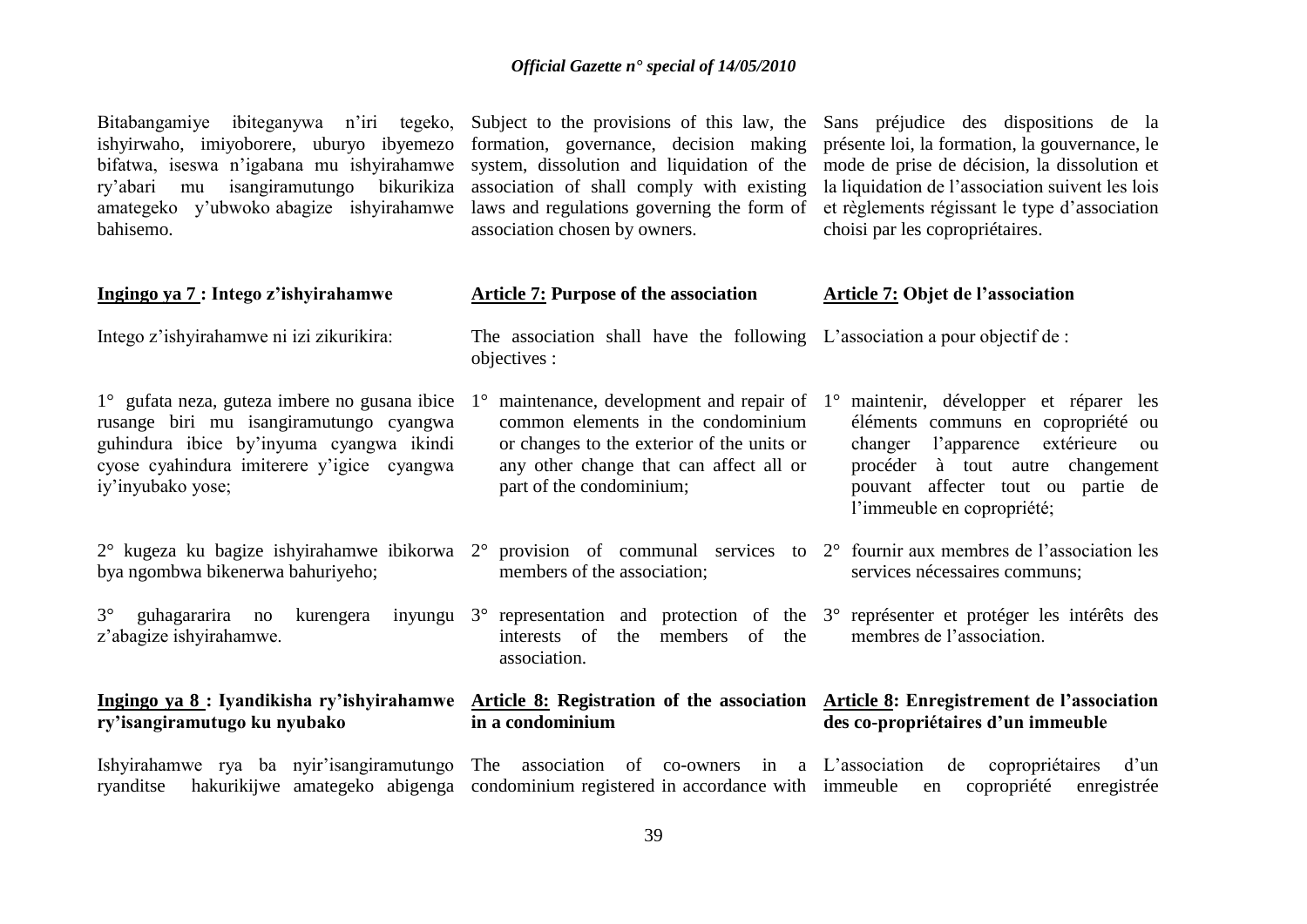| riba rifite ubuzima gatozi.                                                                                                                                                                                                                                     | related laws shall be a legal entity.                                                                                                                                                    | conformément aux lois en la matière jouit de<br>la personnalité juridique.                                                                                                                       |
|-----------------------------------------------------------------------------------------------------------------------------------------------------------------------------------------------------------------------------------------------------------------|------------------------------------------------------------------------------------------------------------------------------------------------------------------------------------------|--------------------------------------------------------------------------------------------------------------------------------------------------------------------------------------------------|
| cya kabiri:<br>Imitunganyirize<br><b>Icviciro</b><br>y'ishyirahamwe ry'isangiramutungo                                                                                                                                                                          | Section II: Organization of an association Section II: Organisation d'une association<br>in a condominium                                                                                | des copropriétaires d'un immeuble                                                                                                                                                                |
| Ingingo ya 9 : Ibikorwa biteza imbere Article 9: Economic activities of the Article 9: Activités économiques de<br>ishyirahamwe ry'isangiramutungo                                                                                                              | association<br><b>of</b><br>in<br>co-owners<br>condominium                                                                                                                               | a l'association<br>des copropriétaires d'un<br>immeuble                                                                                                                                          |
| Ishyirahamwe ry'isangiramutungo rishobora<br>gukora ibikorwa biriteza imbere bikurikira:                                                                                                                                                                        | of co-owners in a L'association<br>association<br>The<br>condominium may carry out the following<br>economic activities:                                                                 | de<br>copropriétaires<br>peut<br>effectuer<br>les<br>activités<br>économiques<br>suivantes:                                                                                                      |
| 1° gukora akazi ka buri munsi, gufata neza no<br>gusana umutungo usangiwe;                                                                                                                                                                                      | $1^\circ$ daily administration of the association,<br>maintenance and repair of the real estate<br>in condominium;                                                                       | administration<br>quotidienne<br>$1^{\circ}$<br>de<br>l'association, maintien et réparation de<br>l'immeuble en copropriété;                                                                     |
| $2^{\circ}$ gushyiraho inyubako z'inyongera n'ibice $2^{\circ}$ construction of supplementary premises $2^{\circ}$<br>rusange bikenerwa mu isangiramutungo ku<br>nyubako;                                                                                       | and elements of common use in a<br>condominium;                                                                                                                                          | construction<br>bâtiments<br>de<br>supplémentaires et des éléments d'usage<br>dans<br>immeuble<br>commun<br>un<br>en<br>copropriété;                                                             |
| $3^{\circ}$ guhagararira umutungo w'ishyirahamwe, $3^{\circ}$<br>iyo ishyirahamwe rikeneye amafaranga yo<br>biri<br>gufata neza<br>ibice<br>rusange<br>mu<br>guteza imbere<br>isangiramutungo no<br>uwo<br>mutungo.                                             | representation of the property of the<br>association, when the association needs<br>funds for maintenance of common<br>elements in a condominium<br>and<br>improvement of this property. | représenter le patrimoine de l'association<br>$3^\circ$<br>lorsque cette dernière a besoin de fonds<br>de maintien des éléments communs en<br>copropriété et d'amélioration de ce<br>patrimoine. |
| Umusaruro ukomoka ku bikorwa byo guteza The income generated by the economic Suivant la décision de l'assemblée générale<br>imbere ishyirahamwe ukoreshwa mu kwishyura activities is used to pay for economic costs de l'association, les revenus résultant des |                                                                                                                                                                                          |                                                                                                                                                                                                  |

activités économiques sont affectés au

incurred for such income generation

ibyakoreshejwe kugira ngo uwo musaruro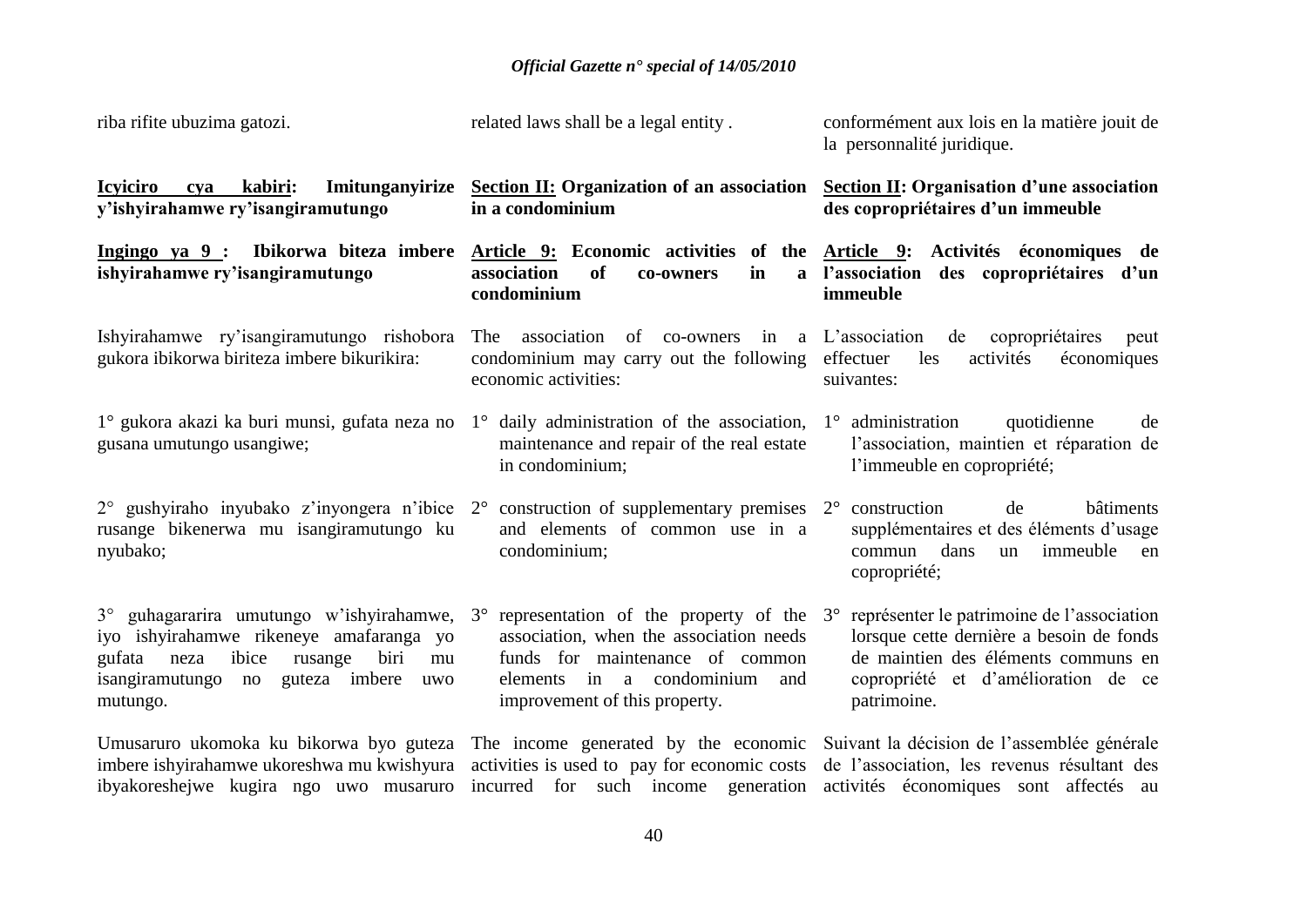| uboneke<br>rusange.<br>Umusaruro usagutse ukoreshwa mu bindi<br>bikorwa by'ishyirahamwe.                                                                                                                | hakurikijwe ibyemezo by'inama according to the decision of the general paiement des dépenses engagées.<br>meeting of the association.<br>supplementary income shall be autres activités de l'association.<br>The<br>apportioned for other activities of the<br>association. | Le revenu supplémentaire est affecté aux                                                                                                                |  |
|---------------------------------------------------------------------------------------------------------------------------------------------------------------------------------------------------------|-----------------------------------------------------------------------------------------------------------------------------------------------------------------------------------------------------------------------------------------------------------------------------|---------------------------------------------------------------------------------------------------------------------------------------------------------|--|
| Ingingo ya 10 : Kwita ku gice kigize Article<br>isangiramutungo ku nyubako                                                                                                                              | <b>Maintenance</b><br>10:<br>of<br>condominium unit                                                                                                                                                                                                                         | a Article 10 : Entretien d'une composante<br>d'un immeuble en copropriété                                                                               |  |
| Kwita ku gice kigize isangiramutungo ku Maintenance of the immovable property in a<br>nyubako bikorwa hakurikijwe<br>agenga imyubakire mu Rwanda.                                                       | amategeko condominium shall be done as provided for<br>by laws regulating housing in Rwanda.                                                                                                                                                                                | d'une<br>d'un<br>L'entretien<br>composante<br>immeuble<br>copropriété<br>fait<br>en<br>est<br>conformément à la législation sur l'habitat<br>au Rwanda. |  |
| Ingingo ya 11: Inshingano z'ishyirahamwe Article 11: Obligations of the association Article 11: Obligations de l'association<br>ry'isangiramutungo                                                      | of co-owners                                                                                                                                                                                                                                                                | des copropriétaires                                                                                                                                     |  |
|                                                                                                                                                                                                         |                                                                                                                                                                                                                                                                             |                                                                                                                                                         |  |
| Inshingano z'ingenzi z'ishyirahamwe ry'abari The association of co-owners has the Les obligations principales de l'association<br>mu isangiramutungo ni izi zikurikira:                                 | following main obligations :                                                                                                                                                                                                                                                | des copropriétaires sont:                                                                                                                               |  |
| imicungire<br>$1^\circ$ kugenzura<br>y'isangiramutungo no kwita ku nyungu<br>rusange z'abari mu isangiramutungo;                                                                                        | yose $1^{\circ}$ oversee the whole management of the<br>condominium and ensure full protection<br>of common interest of owners in a<br>condominium;                                                                                                                         | 1° superviser la gestion de la copropriété et<br>assurer la protection des<br>intérêts<br>communs des copropriétaires;                                  |  |
| $2^{\circ}$ kwita ku mirimo ikorwa ku nyubako iri mu $2^{\circ}$ maintenance and improvement of the $2^{\circ}$ veiller à l'entretien et à l'amélioration de<br>isangiramutungo no kuyongerera agaciro; | immovable property in a condominium;                                                                                                                                                                                                                                        | l'immeuble en copropriété;                                                                                                                              |  |
| abagize<br>ishyirahamwe<br>$3^\circ$ gutuma<br>bubahiriza uburenganzira bw'abandi;                                                                                                                      | bose $3^{\circ}$ ensure mutual respect of all co-owners' $3^{\circ}$ veiller au respect mutuel des droits de<br>rights;                                                                                                                                                     | tous les copropriétaires ;                                                                                                                              |  |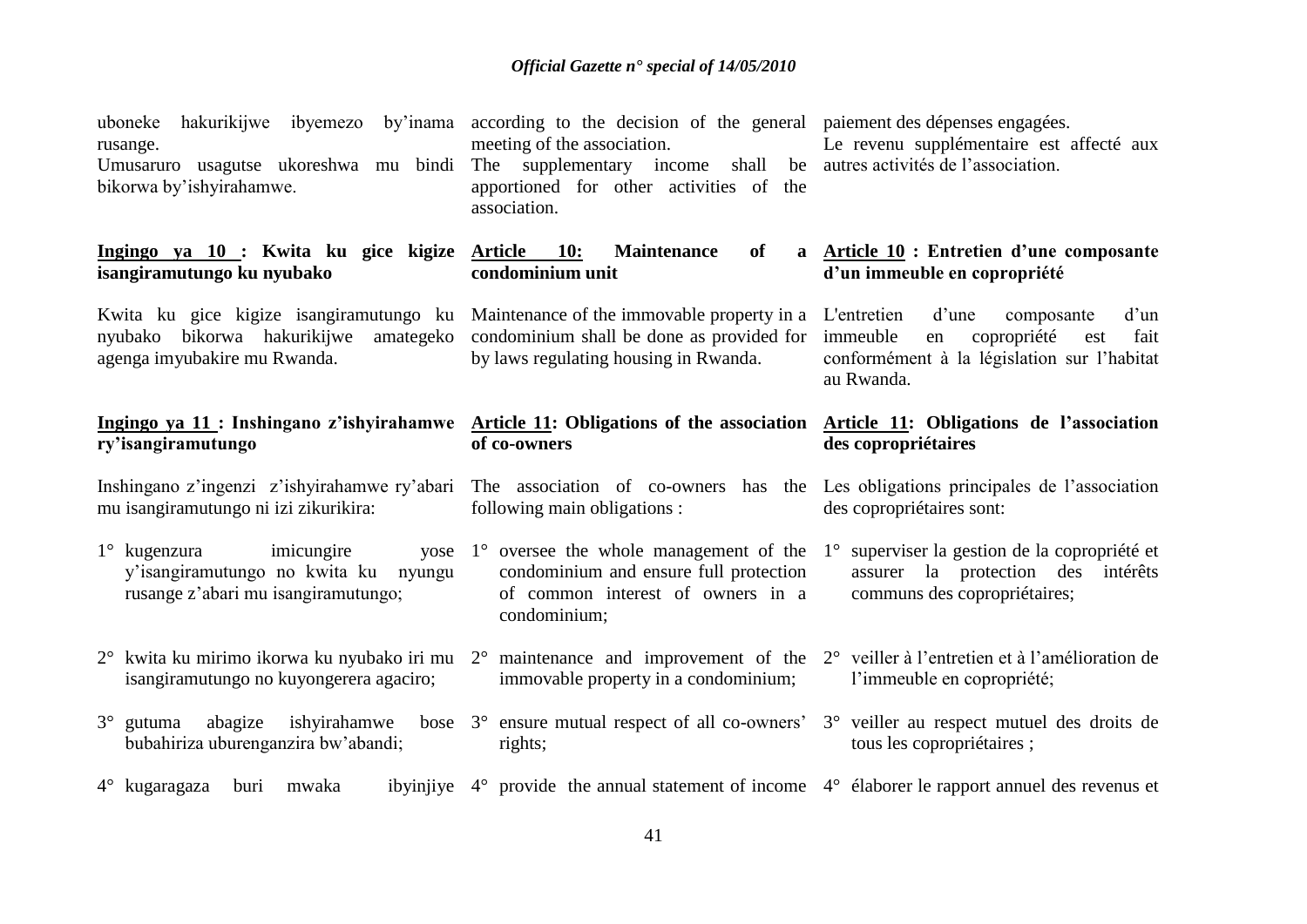|             | n'ibyasohotse;                                                                                                                                                                                                                     | and expenditures;                                                                                                                   | des dépenses ;                                                                                                                  |
|-------------|------------------------------------------------------------------------------------------------------------------------------------------------------------------------------------------------------------------------------------|-------------------------------------------------------------------------------------------------------------------------------------|---------------------------------------------------------------------------------------------------------------------------------|
|             | kubaka no gusana ahantu hose hahuriweho 5° construct and repair with or without 5° construire et réhabiliter tous les éléments<br>ku nyubako byaba bisaba gusenya cyangwa<br>kudasenya hakurikijwe amategeko agenga<br>imyubakire; | demolition of common elements in<br>accordance<br>with<br>laws<br>governing<br>housing;                                             | communs avec ou sans démolition<br>conformément à la législation sur<br>l'habitat;                                              |
|             | 6° gukurikirana iyubahirizwa ry'amategeko 6° ensure the compliance with laws and 6° veiller à l'application des lois et statuts<br>n'amategeko-shingiro arigenga;                                                                  | Articles of the Association;                                                                                                        | régissant l'association;                                                                                                        |
| $7^{\circ}$ | kubahiriza<br>amasezerano<br>n'abandi;                                                                                                                                                                                             | yagiranye $7^{\circ}$ execute its contractual obligations;                                                                          | 7° exécuter ses engagements contractuels;                                                                                       |
|             | 8° gukurikirana ko abagize ishyirahamwe 8° ensure that all members of the 8° s'assurer que tous les membres de<br>bubahiriza inshingano zabo;                                                                                      | association fulfil their obligations;                                                                                               | l'association<br>remplissent<br>leurs<br>engagements;                                                                           |
| 9°          | ku isuku<br>n'isukura<br>kwita<br>no<br>mitunganyirize mu bya tekiniki y'ibice<br>bigize inyubako isangiwe;                                                                                                                        | ku $9^{\circ}$ ensure proper hygiene, sanitary and $9^{\circ}$<br>technical condition of the common<br>elements of the condominium; | assurer un état hygiénique, sanitaire et<br>technique approprié des<br>éléments<br>communs de l'immeuble en copropriété;        |
|             | $10^{\circ}$ gukora indi mirimo no kugira uruhare mu $10^{\circ}$ perform other activities and be involved $10^{\circ}$ exécuter d'autres<br>bindi bikorwa bijyanye n'ibigamijwe<br>mw'ishyirahamwe.                               | in other businesses in line with the<br>purposes of the association.                                                                | activités et<br>être<br>impliquée dans d'autres affaires<br>qui<br>objectifs<br>rentrent<br>dans<br>les<br>de<br>l'association. |
|             | Ingingo ya 12 : Ububasha bw'ishyirahamwe Article 12: Powers of the association of Article 12 : Pouvoirs de l'association des<br>ry'isangiramutungo                                                                                 | co-owners                                                                                                                           | copropriétaires                                                                                                                 |
|             | Mu bubasha bw'ishyirahamwe ry'abari mu Powers of the association shall include:<br>isangiramutungo harimo ubu bukurikira:                                                                                                          |                                                                                                                                     | Les pouvoirs de l'association incluent :                                                                                        |
|             |                                                                                                                                                                                                                                    |                                                                                                                                     |                                                                                                                                 |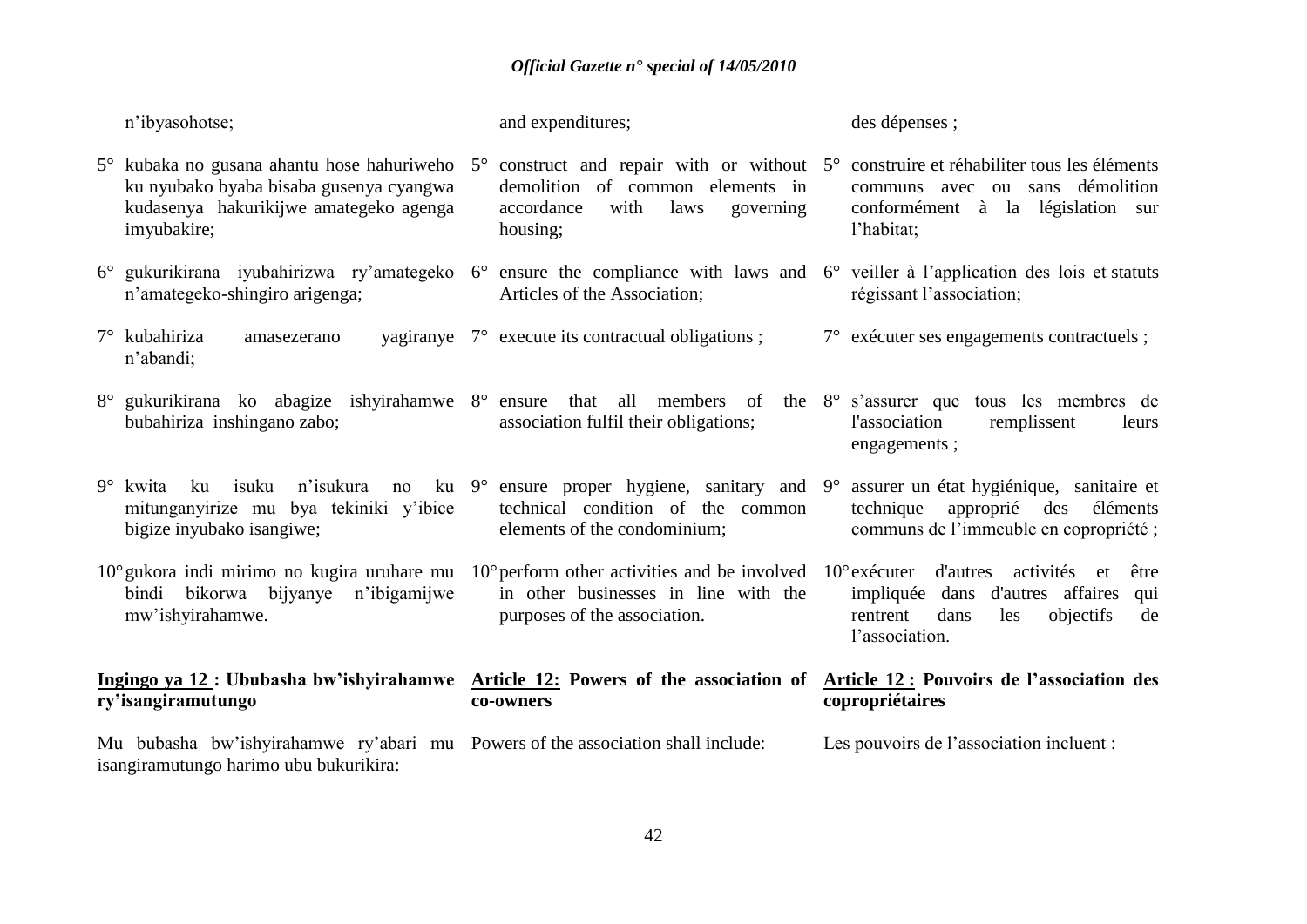- $1^\circ$  guhagararira inyungu z'abanyamuryango mu gihe habaye amakimbirane;
- 2° kugirana amasezerano n'abantu yo kwita 2° concluding contracts for maintenance of 2° signer des contrats pour entretenir les ku bice rusange byo mu nyubako;
- 3° kugena umubare w'amafaranga asabwa buri wese ufite igice mu nyubako isangiwe hakurikijwe umugabane wa buri munyamuryango;
- 4° kugena amafaranga atangwa na buri munyamuryango yakwitabazwa igihe habaye ibiza cyangwa ibindi bikorwa byaza bitunguranye;
- 5° gusaba ba nyir'umutungo gutanga amafaranga yose ajyanye n'igihombo cyose cyatewe no kutishyura amafaranga bategetswe gutanga kubera imirimo yo kwita no gusana ahantu hahuriweho mu nyubako basangiye ;
- 6° gusaba inguzanyo mu ma banki ku bintu bifitiye akamaro ishyirahamwe mu gihe nta mafaranga ahagije rifite. Inzira ikurikizwa kugira ngo hemezwe gusaba inguzanyo iteganywa mu mategeko shingiro y'ishyirahamwe;
- 1° representing the common interests of its 1° représenter les intérêts communs de ses members in case of litigation;
- the common elements within the building;
- 3° determining the quantum of obligatory fees due by each co-owner in accordance with the co-share participation of each member;
- determining fees to be paid by each  $4^\circ$ member for dealing with the consequences of calamities or other unexpected activities;
- demanding co-owners the entire 5° compensation of losses caused by the non-payment of obligatory fees for maintenance and repair of common elements of the condominium;
- applying for bank loan for any activities  $6^\circ$ that will benefit the association of owners in case of insufficient funds. The procedure for deciding to apply for a loan shall be provided for by the articles of the association;
- members en cas de litige;
	- éléments communs au sein de l'immeuble ;
	- déterminer le montant des frais obligatoires dus par chaque copropriétaire, selon la quote-part de chaque membre;
- déterminer les frais à payer par chaque membre pour faire face aux conséquences des calamités ou autres activités imprévues;
- exiger des copropriétaires l'indemnisation entière des pertes causées par le non-paiement des frais obligatoires pour des services, d'entretien et de reparation des parties communes de l'immeuble en copropriété;
- demander des crédits bancaires pour des affaires qui profitent à l'association de copropriétaires et ce, en cas d'insuffisance de fonds. La procédure de décision de demande de crédit est prévue par les statuts de l'association ;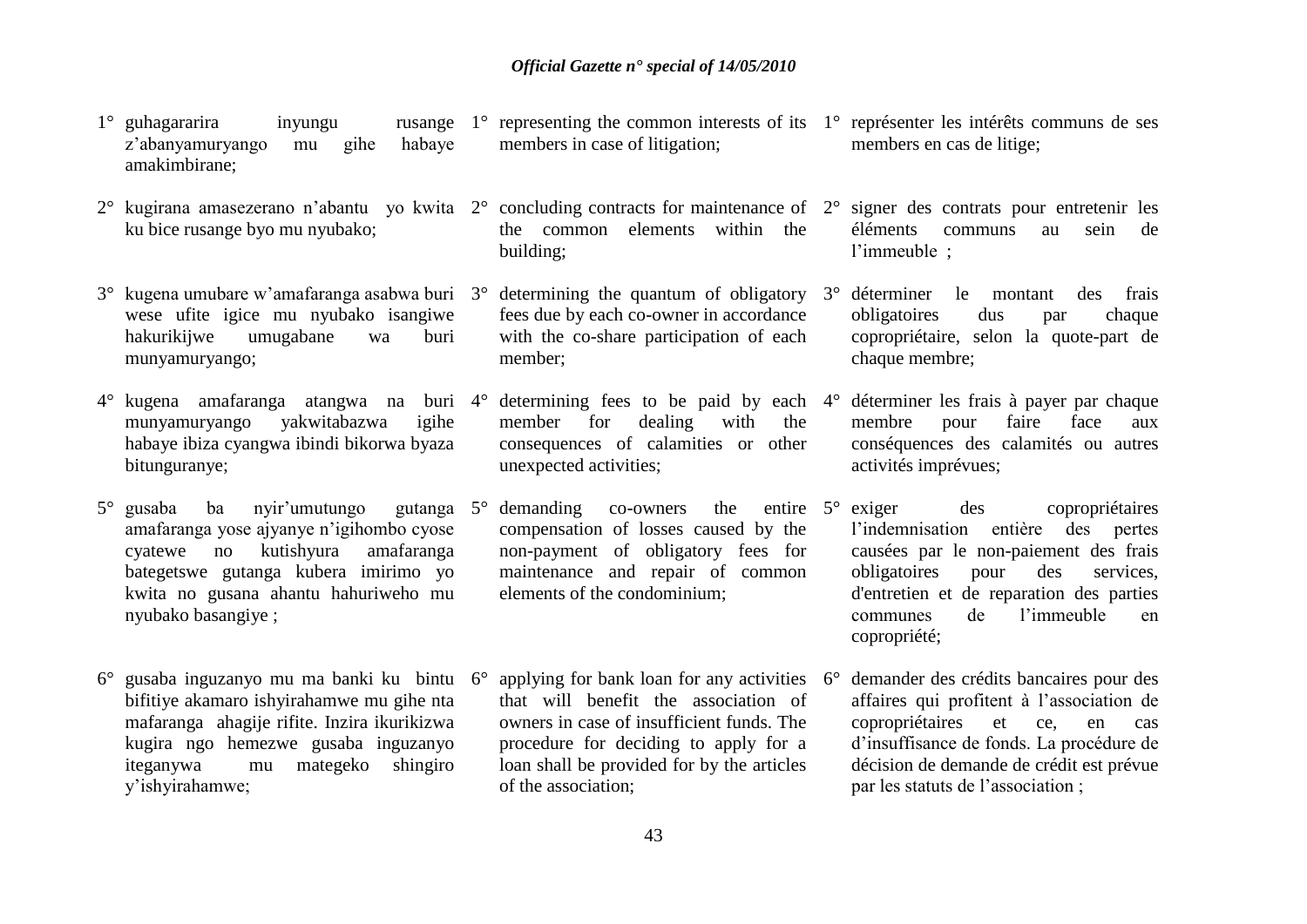- 7° kwishyura imirimo yakorewe ishyirahamwe byubahiriza amasezerano yakozwe;
- 8° kugurisha ibikoresho n'undi mutungo w'ishyirahamwe cyangwa kubikoresha mu bikorwa binyuranye, kubigurana, kubihererekanya n'abandi, cyangwa se kubikodesha hakurikijwe amasezerano y'ikodesha no kubikura mu bitabo by'ishyirahamwe mu gihe byashaje cyangwa byataye agaciro;
- 9° gutanga ibirego byo kwishyuza amafaranga ba nyir'umutungo basabwa gutanga mu gihe batishyuye uruhare rwabo ;
- 10°gushyiraho no kubahiriza amabwiriza 10°setting up and enforcing a code of 10°établir et mettre en application un de agenga imyitwarire y'abakodesha ibice by'inyubako n'abandi bahatuye kimwe n'abashyitsi ku bijyanye n'ibice by'inyubako bisangiwe;
- 11°gufata ibyemezo bijyanye no gutanga 11°taking decisions on creation or cyangwa kudatanga uburenganzira bwo gutanga ibyoroshya ibikorwa bitandukanye byo mu nyubako isangiwe.
- 7° paying for the services provided and works performed on the basis of contractual obligations;
- businesses, exchanging, transferring, providing into lease under a lease agreement the equipment, inventory and other material assets and writing them off from the books of the association in the event of wear and tear or full depreciation;
- 9° initiating lawsuits for obligatory payments when the co-owners fail to fulfil their obligations regarding their contribution ;
- conduct on tenants, residents and guests with regard to the common elements of the condominium;
- cancellation of easements within a condominium.
- payer les services fournis et les travaux effectués sur base des obligations contractuelles;
- 8° selling or allocating to different 8° vendre le matériel et autres biens de l'association et les affecter à différentes opérations, les échanger, les transférer, les mettre sous bail aux termes d'un accord de bail et les supprimer des livres comptables en cas de leur usure ou amortissement total;
	- saisir les juridictions pour exiger le paiement des contributions quand les copropriétaires n'ont pas honoré leurs obligations ;
	- conduite devant régir les locataires et autres résidents ainsi que les visiteurs en ce qui concerne les parties communes de l'immeuble en copropriété;
	- 11°décider de la création ou de l'annulation des servitudes au sein de l'immeuble en copropriété.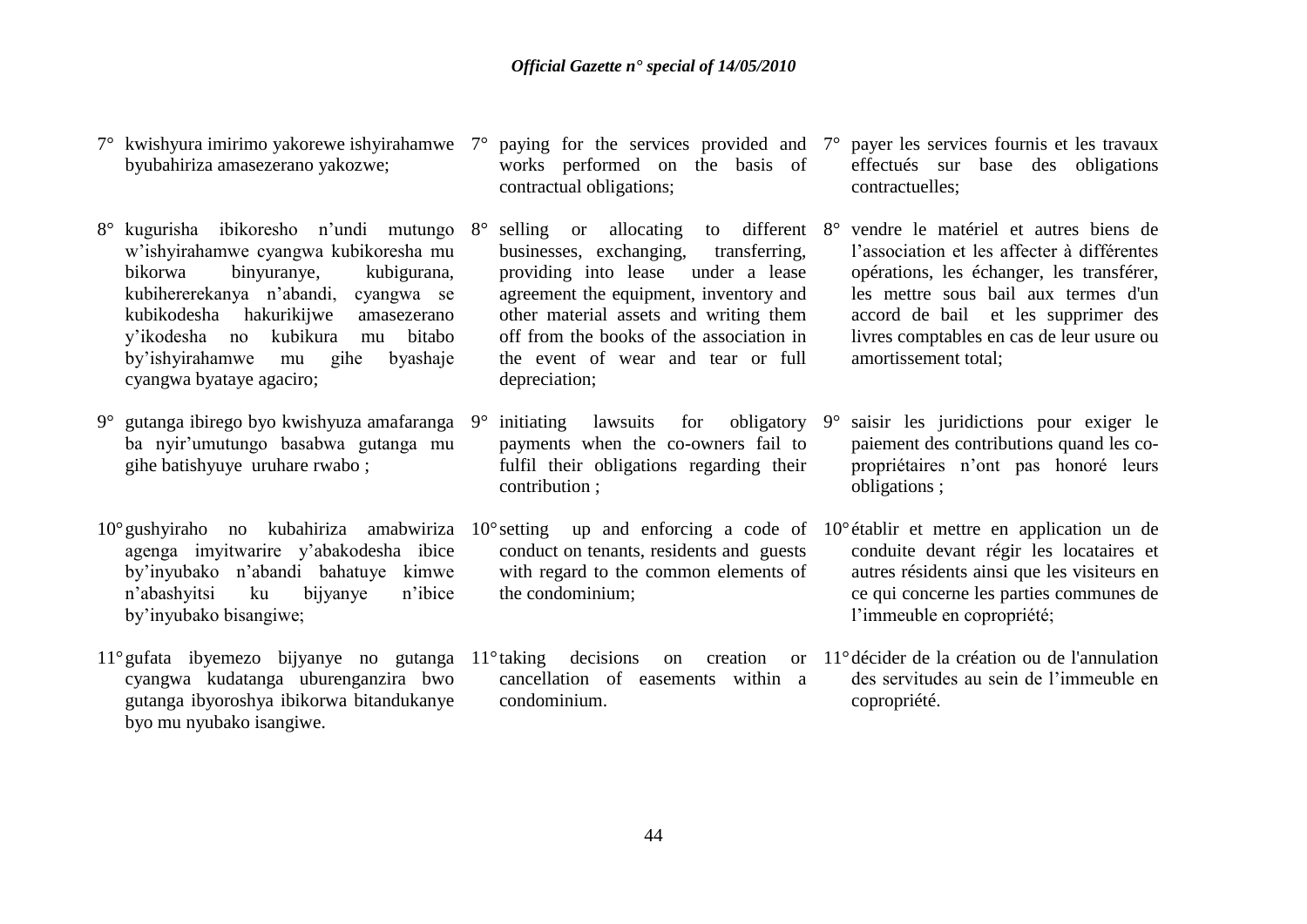| Ingingo ya 13 : Kuba umunyamuryango<br>w'ishyirahamwe ry'isangiramutungo                                                                                                                                                                                                                                                       | <b>Article 13:</b> Membership in the association<br>of co-owners in a condominium                                                                                             | <u>Article 13:</u><br>Qualité de membre de<br>l'association<br>des copropriétaires d'un<br>immeuble                                                                                                                     |  |
|--------------------------------------------------------------------------------------------------------------------------------------------------------------------------------------------------------------------------------------------------------------------------------------------------------------------------------|-------------------------------------------------------------------------------------------------------------------------------------------------------------------------------|-------------------------------------------------------------------------------------------------------------------------------------------------------------------------------------------------------------------------|--|
| Abafite ibice mu nyubako ni abanyamuryango<br>b'ishyirahamwe.                                                                                                                                                                                                                                                                  | Owners of units in a condominium are<br>members of the association.                                                                                                           | Les propriétaires des composantes<br>de<br>l'immeuble en<br>copropriété<br>sont<br>des<br>membres de l'association.                                                                                                     |  |
| Kuba umunyamuryango w'abafite umutungo<br>ishyirahamwe<br>bitangira<br>ukimara<br>mu<br>kwandikwa mu buryo buteganyijwe.                                                                                                                                                                                                       | Membership in the association of co-owners<br>commences upon the registration in the<br>established manner.                                                                   | La qualité de membre de l'association des<br>copropriétaires s'acquiert à partir du jour de<br>l'association<br>leur<br>inscription<br>dans<br>conformément à la procédure prévue.                                      |  |
| Inyungu<br>y'ubukure, abambuwe ububasha n'inkiko,<br>uwatswe ubushobozi zitabwaho n'ababyeyi<br>babo cyangwa ababahagarariye mu buryo in the manner established by the law.<br>buteganywa n'amategeko.                                                                                                                         | z'abana batarageza ku myaka Interests of minors, those deprived of their<br>capacity by courts and wards of court shall<br>be represented by their parents or guardians       | Les intérêts des mineurs, des incapables et<br>de ceux placés sous conseil judiciaire sont<br>représentés par leurs parents ou tuteurs tel<br>que prévu par la loi.                                                     |  |
| Kuba umunyamuryango bihagarikwa n'urupfu, Membership in the association ceases in La qualité de membre de l'association cesse<br>ry'ishyirahamwe,<br>n'iyimurwa<br>iseswa<br>ry'inyubako ir mw'isangiramutungo<br>ku<br>mpamvu z'inyungu rusange cyangwa indi<br>mpamvu iteganywa mu mategeko shingiro<br>agenga ishyirahamwe. | case of death, dissolution of the association,<br>expropriation of the condominium or on<br>other grounds provided for in the Articles of<br>Association.                     | en cas de décès, de dissolution de<br>l'association, d'expropriation de la propriété<br>immobilière en copropriété ou pour d'autres<br>raisons prévues par<br>les statuts<br>de<br>l'association.                       |  |
| Mu gihe cy'urupfu cyangwa ishyirahamwe In the event of death or following the<br>abazungura<br>baba<br>ryivuguruye,<br>abanyamuryango b'ishyirahamwe mu gihe<br>uburenganzira bwabo mu isangiramutungo ku<br>nyubako bumaze kwemezwa.                                                                                          | reorganization of the association,<br>the<br>successors<br>become<br>members<br>of<br>the<br>association upon confirmation of<br>their<br>ownership right in the condominium. | En cas de décès ou après la réorganisation<br>de l'association, les successeurs deviennent<br>des membres de l'association<br>après<br>confirmation de leur droit de propriété au<br>sein de l'immeuble en copropriété. |  |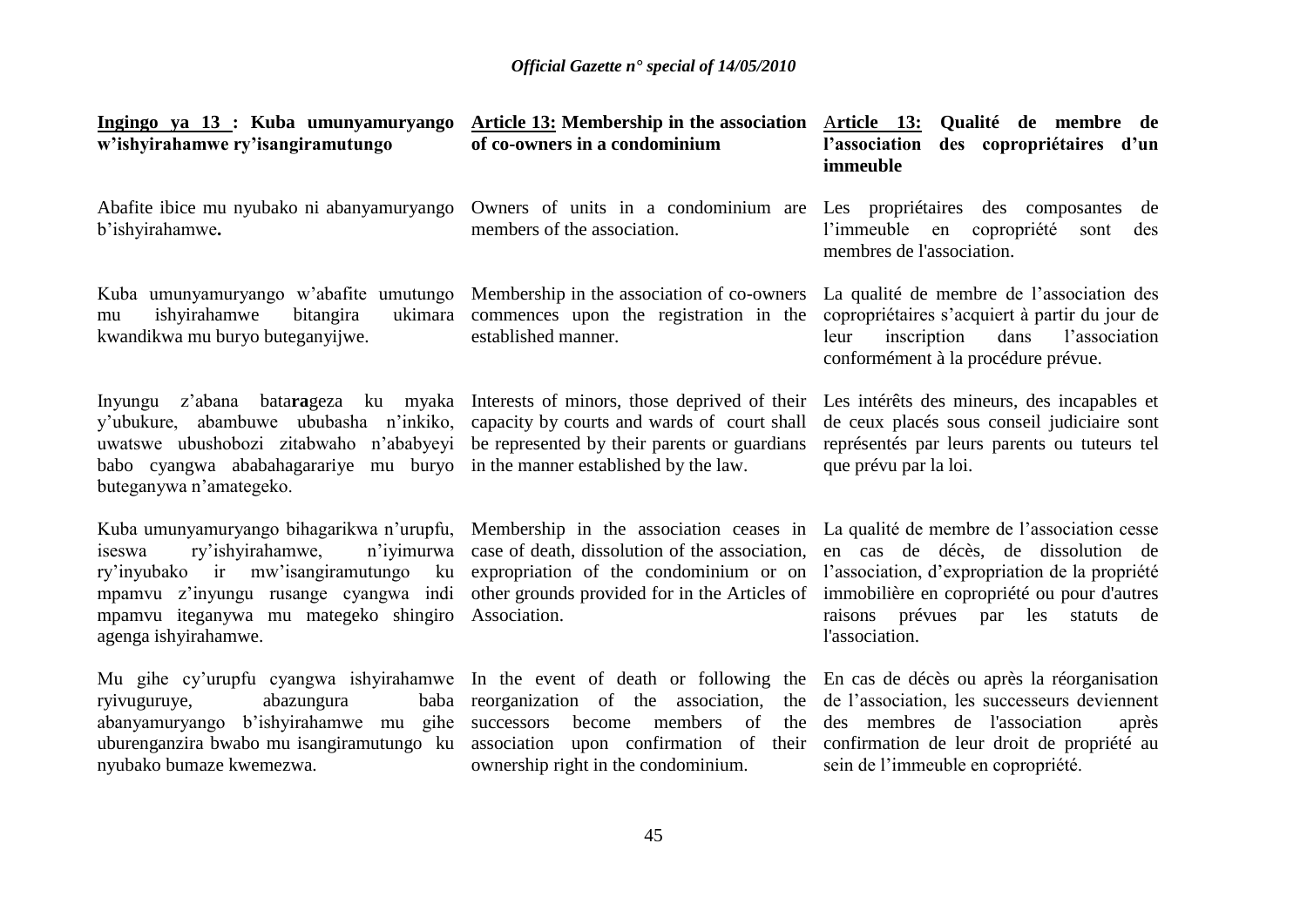Mu gihe cy'urupfu rwa nyir'igice runaka mu nyubako isangiwe nta muzungura wemewe mu mategeko cyangwa w'irage uhari, itangwa ry'icyo gice rikorwa hakurikijwe amategeko agenga ibyerekeye izungura.

### **Ingingo ya 14 : Ubwishingizi bw'umutungo w'ishyirahamwe**

Ishyirahamwe ryishingira cyakwangiza icyo ari cyo cyose.

Ba nyir'ibice byo mu nyubako nibo babifatira ubwishingizi.

Iyo umutungo wo mu nyubako isangiwe ufite ubwishingizi wangiritse, amafaranga y'ubwishyu bw'ubwishingizi yishyurwa ishyirahamwe cyangwa umuntu urihagarariye ubifitiye ububasha ngo akoreshwe mu nyungu owners and their creditors. za ba nyirayo n'iz'abo babereyemo umwenda.

Amafaranga y'indishyi y'ibyangijwe n'impanuka cyangwa ibiza akoreshwa mu gusana ibice bihuriweho mu nyubako isangiwe mu gihe isangiramutungo ku nyubako ritasheshwe biturutse kuri bene izo mpanuka cyangwa ibiza.

succession laws.

|          |  | Article 14: Insurance of the association's |
|----------|--|--------------------------------------------|
| property |  |                                            |

against any risks.

insure their own units.

been damaged, the compensation shall be paid to the association or to its authorized representative for use in the interests of co-

damages caused by accidents and calamities shall be used for the rehabilitation of common elements in the condominium, liquidated as the result of such accidents and calamities.

In the event of death of the owner of the unit En cas de décès du propriétaire de la in a condominium in absence of any legal or composante de l'immeuble en copropriété testamentary heir, the allocation of the unit en l'absence de tout héritier ou légataire, shall be determined in accordance with the l'attribution de composante est determinée selon la législation en matière de succession.

### **Article 14: L'assurance du patrimoine de l'association**

The association shall insure its property L'association assure son patrimoine contre tous risques.

The owners of units in a condominium shall Les propriétaires des composantes de l'immeuble en copropriété souscrivent une assurance pour leurs biens propres.

In the case the condominium insured has En cas de sinistre sur l'immeuble en copropriété assuré, les indemnités d'assurance sont versées à l'association ou à son représentant dûment autorisé, pour être utilisées dans l'intérêt des copropriétaires et de leurs créanciers.

The amount of insurance compensation for Le montant d'indemnités d'assurance en cas when the condominium has not been sein de l'immeuble en copropriété, quand ce des dommages causés par des accidents et des calamités est utilisé pour la réhabilitaion et la réparation des parties communes au dernier n'a pas été dissous comme résultat desdits accidents et calamités.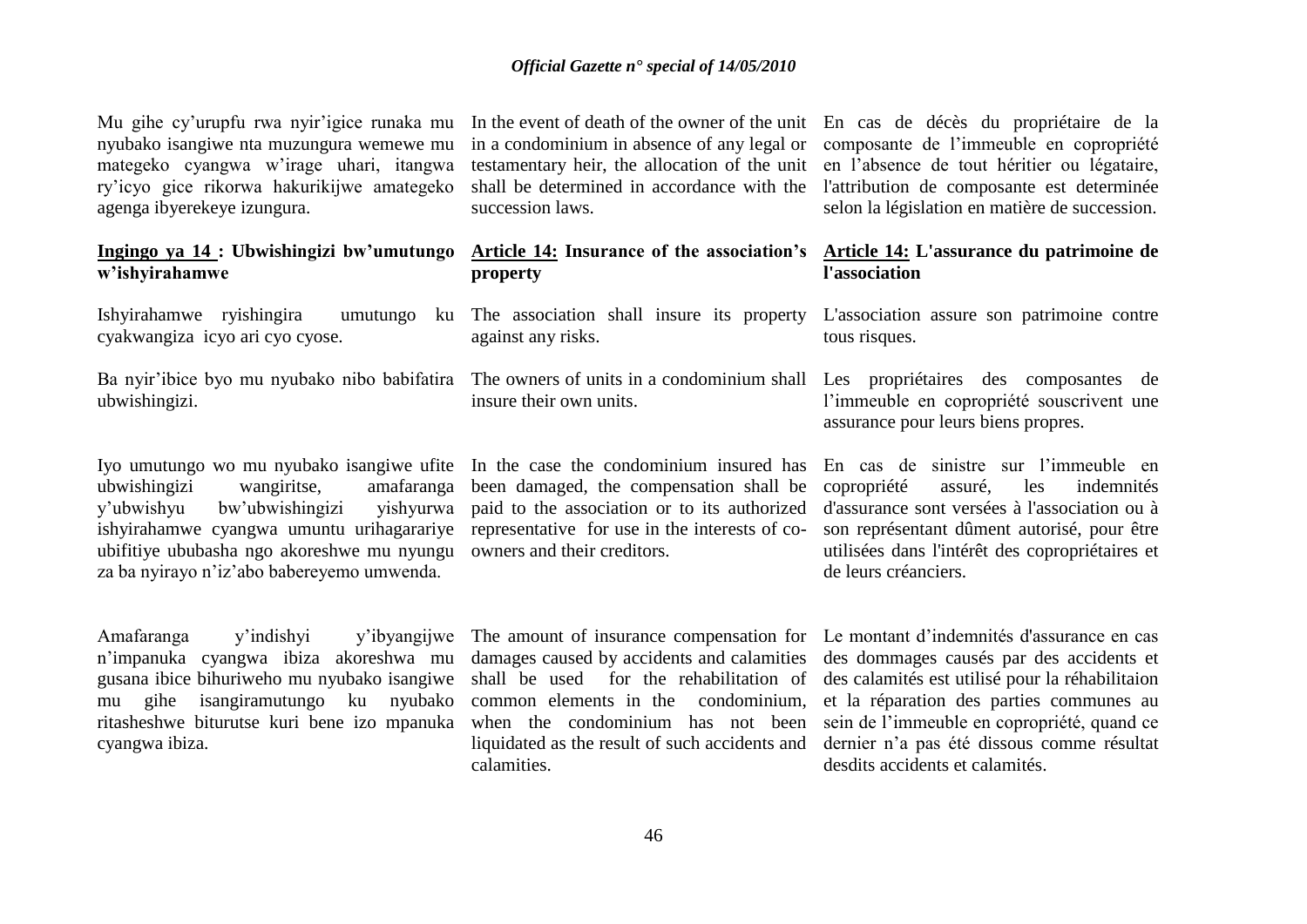kugabanya amafaranga y'indishyi hakurikijwe uko abagomba kuzihabwa basumbanwa kandi hubahirijwe amategeko.

Amafaranga asagutse hamaze kwishyurwa imyenda yose ivugwa mu mategeko agabanywa ba nyir'umutungo hakurikijwe imigabane buri wese afite mu isangiramutungo ku nyubako.

## **ry'isangiramutungo**

ku isangiramutungo utimukanwa, ntiriryozwa relation to the condominium but shall not rapport avec l'immeuble en copropriété mais ibikorwa by'abanyamuryango baryo kimwe n'uko abanyamuryango nabo batishingira uburyozwe bw'ishyirahamwe.

privileged rights of all creditors in privilèges conformément à la loi. accordance with the law.

debts defined by the law shall be distributed toutes les dettes dues de par la loi sont among the co-owners in proportion to their distribués parmi les co-propriétaires co-share of participation in condominium.

### **co-owners**

association.

Muri icyo gihe, uwakiriye indishyi agomba In such a case, the person who received the Dans ce cas, la personne qui a reçu le amount of compensation shall distribute the montant d'indemnités distribue ces fonds funds with respect to the ranks and d'indemnisation suivant leur rang et

> The funds that remain after payment of all Les fonds qui restent après paiement de proportionnellement à leur quote-part au sein de l'immeuble en copropriété.

### Ingingo 15: Uburyozwe bw'ishyirahamwe Article 15: Liability of the association of Articles 15: Responsabilité de **l'association des copropriétaires**

Ishyirahamwe ryishingira uburyozwe buturuka The association shall carry liability in L'association assume la responsabilité en carry liability for the obligations of its n'est pas responsable des actes posés par ses members; likewise, members shall not carry mêmbres; de meme les copropriétaires ne liability for the obligations of the sont responsables des actes posés par l'association.

| <b>UMUTWE</b>                                                                                     | WA       |  | GATATU: CHAPTER III:                                   | RIGHTS | AND CHAPITRE | III: | <b>DROITS</b>                      | ET  |
|---------------------------------------------------------------------------------------------------|----------|--|--------------------------------------------------------|--------|--------------|------|------------------------------------|-----|
| <b>UBURENGANZIRA</b>                                                                              |          |  | N'INSHINGANO OBLIGATIONS OF CO-OWNERS IN A OBLIGATIONS |        |              |      | <b>DES</b>                         | CO- |
| BY'ABASANGIYE                                                                                     | UMUTUNGO |  | <b>MU CONDOMINIUM</b>                                  |        |              |      | <b>PROPRIETAIRES D'UN IMMEUBLE</b> |     |
| ISANGIRAMUTUNGO KU NYUBAKO                                                                        |          |  |                                                        |        |              |      |                                    |     |
|                                                                                                   |          |  |                                                        |        |              |      |                                    |     |
| Ingingo ya 16: Ihererekanya ry'ibice bigize Article 16: Transferability of units in a Article 16: |          |  |                                                        |        |              |      | Transférabilité                    | des |
| inyubako isangiwe                                                                                 |          |  | condominium                                            |        | composantes  | d'un | immeuble                           | en  |
|                                                                                                   |          |  |                                                        |        | copropriété  |      |                                    |     |

Abafite ibice mu nyubako isangiwe bagira The owners of units in a condominium shall Les propriétaires des composantes d'un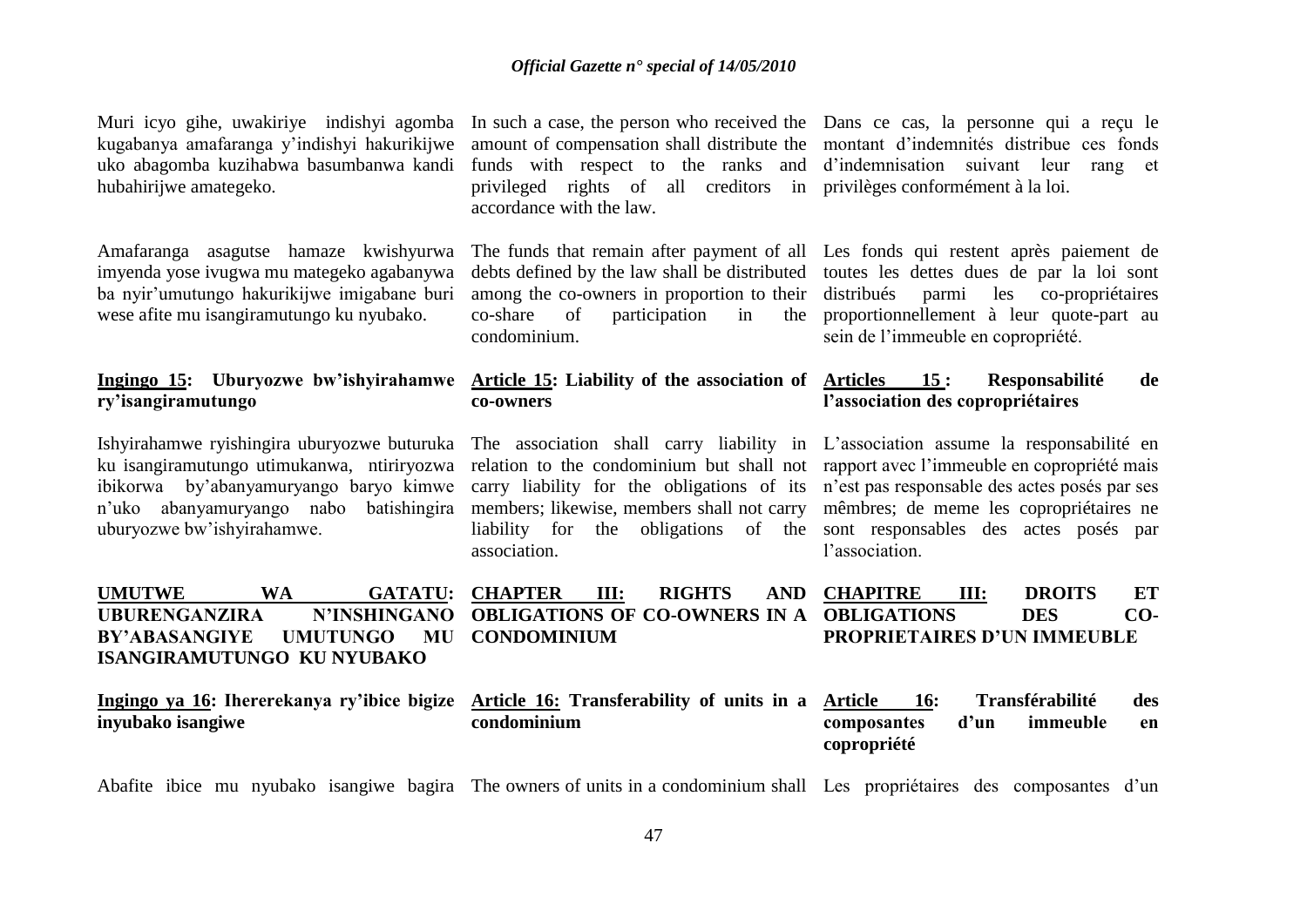uburenganzira bwo kubigurisha, kubikodesha, have the right to sell, lease, mortgage, kubigwatiriza, kubitanga cyangwa kubikoresha transfer or use them in any lawful business mu bikorwa byose by'ubucuruzi byemewe transaction. n'amategeko.

### **Ingingo ya 17: Aho uburenganzira Article 17: Limitations of rights bugarukira**

Abafite ibice bidatuwemo bafite uburenganzira bwo gukoreramo imirimo y'ubucuruzi hubahirijwe ibiteganywa n'amategeko, ibiteganywa mu gutegura aho kwisukurira, uburyo bwo kwirinda inkongi y'umuriro n'ibindi. Ibyo ntibigomba kubangamira uburenganzira bw'abandi bafite ibice muri iyo nyubako kandi bigomba kubahiriza amategeko shingiro agenga ishyirahamwe ry'isangiramutungo.

Icyakora amategeko shingiro ishyirahamwe ashobora uburenganzira bwo gukoresha by'inyubako bitagenewe guturwamo bifitwe n'abanyamuryango b'ishyirahamwe mu gihe members of the association when such hari impamvu zumvikana zo kurinda constraint is justified in terms of protecting uburenganzira n'inyungu z'abandi bantu bafite the rights and interests of other co- owners. umutungo muri iyo nyubako.

### **Ingingo ya 18 : Umutungo usangiwe mu isangiramutungo ku nyubako**

right to carry out entrepreneurial activities within the premises they own on condition of their observance of legal provisions, sanitary norms, fire-prevention norms and others. They should not undermine the rights of other co-owners and should observe the provisions of Articles of the Association.

However, the Articles of the Association Toutefois, les statuts de l'association kugabanya may constrain the right of use in relation to ibice non-residential units within the inherents condominium which are the property of the

### **condominium**

immeuble en copropriété ont le droit de les vendre, les donner en bail, en hypothèque, les aliéner ou s'en servir dans toute transaction commerciale légale.

### **Article 17 : Limitations des droits**

Owners of non-residential premises have the Les propriétaires des composantes non résidentielles ont le droit d'entreprendre des activités commerciales au sein de leurs propriétés pourvu qu'ils respectent les dispositions légales, les normes sanitaires, les normes de prévention d'incendie et autres. Ils ne doivent pas empiéter sur les droits d'autres co-propriétaires de l'immeuble et doivent observer les statuts de l'association.

> peuvent limiter la jouissance des droits aux composantes non résidentielles au sein de l'immeuble en copropriété appartenant aux membres de l'association si cette limitation est justifiée par la protection des droits et des intérêts des autres co-propriétaires.

### **Article 18: Common elements in a Article 18 : Eléments communs au sein d'un immeuble en copropriété**

Ibice bihuriweho n'abantu mu isangiramutungo The common elements in a condominium Les éléments communes au sein d'un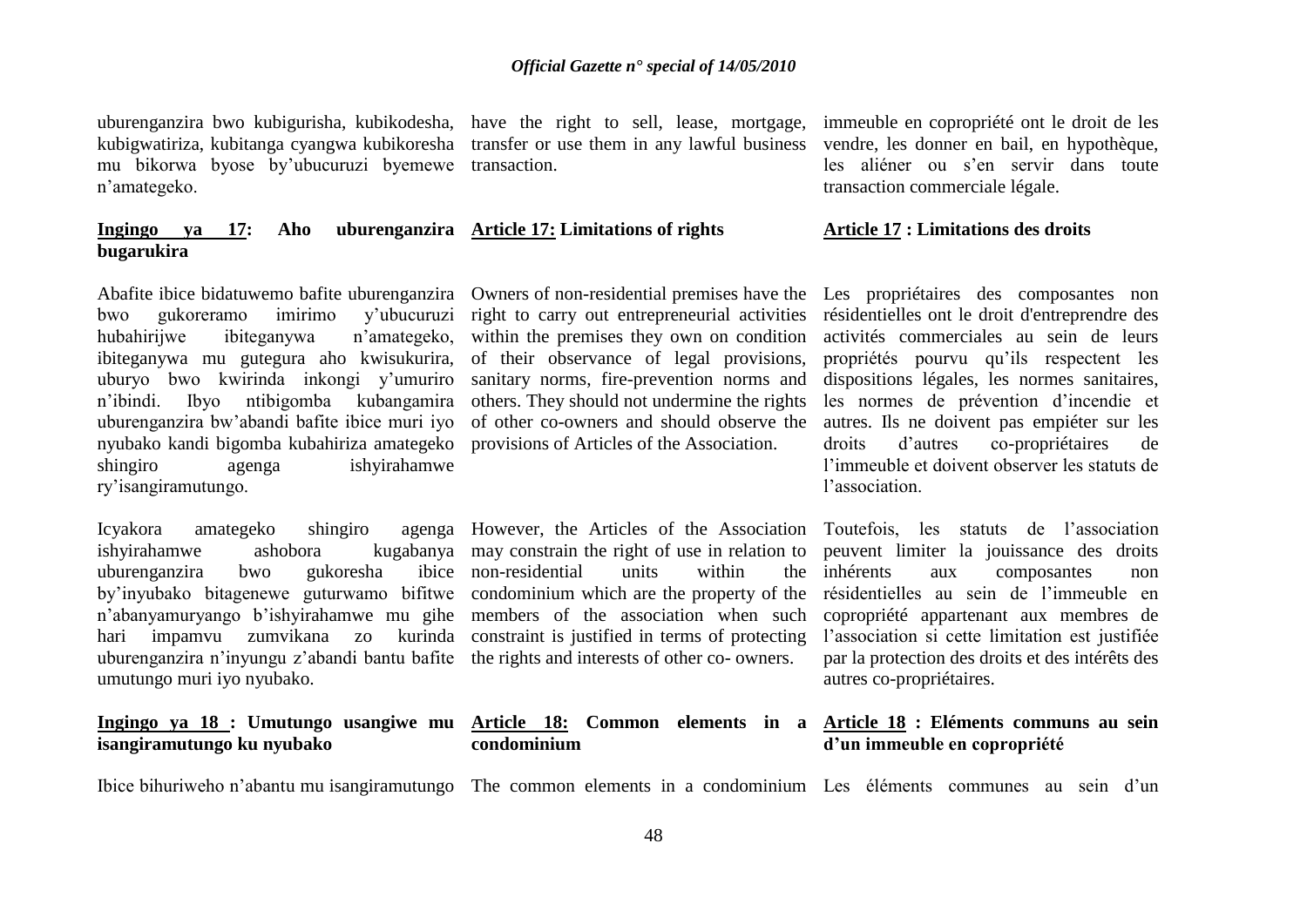ku nyubako hakubiyemo ibice byose by'iyo nyubako bihuriweho n'abantu barenze umwe, ibyo ni nk'ubutaka iyo nyubako iriho, ibikuta, igisenge, amabaraza, imiyoboro y'imyotsi, ingazi, ibyumba bigenewe gukorerwamo imirimo rusange, ibice by'inyubako biri mu nsi y'ubutaka n'amagorofa akorerwamo ibya tekiniki, imiyoboro y'imyanda, ibyuma bizamukamo abagenzi, ahabikwa ibyuma bikoreshwa n'abahanga mu by'ubwubatsi haba imbere mu nyubako cyangwa hanze yayo bikoreshwa ku bice by'inyubako nibura bibiri, ubutaka buhana imbibi n'inyubako kimwe n'ibimera bihari cyangwa ibindi bintu bikoreshwa n'inyubako isangiwe.

### **Ingingo ya 19 : Uburenganzira ku mutungo Article 19: Rights over common elements usangiwe**

Ibice bihuriweho mu isangiramutungo ku nyubako ni umutungo usangiwe n'abafitemo imigabane. Ibyo ntibishobora guhererekanywa bitandukanyijwe n'ubundi burenganzira ku mutungo w'ibice bigize inyubako.

Hakoreshejwe amasezerano ya ba nyir'umutungo, ibice bihuriweho mu isangiramutungo bishobora guhabwa umuntu

include all the parts of the property which immeuble en copropriété incluent toutes are in common ownership for more than one person, such as land on which the building is erected, the walls, roof, terraces, chimneys, stairs, halls, basements and technical floors, garbage conduit, lifts, engineering equipment and facilities from inside and outside units or building which serve at least two units, adjacent land as well as the green perennials thereto and other objects designed to serve the condominium.

are in the joint ownership of co-share owners. The common elements in a condominium cannot be alienated separately from the ownership right in the units which immeuble en copropriété ne peuvent pas être are within the condominium.

parties de la propriété qui sont communes à plus d'une personne tels que le terrain sur lequel l'immeuble est bâti, les murs, le toit, les terrasses, les cheminées, les escaliers, les halls, les sous-sols et les planchers techniques, les conduits d'ordures, les ascenseurs, l'équipement technique et autres aménagements tant à l'intérieur qu'à l'extérieur des composantes ou des bâtiments qui servent au moins deux composantes, les terrains contigus avec leurs jardins ainsi que d'autres objets servant l'immeuble en copropriété.

### **Article 19: Droits sur les éléments communs**

The common elements in a condominium Les éléments communs au sein d'un immeuble en copropriété sont dans la possession commune des copropriétaires. Les éléments communs au sein d'un aliénées séparément du droit de propriété sur les composantes qui sont au sein de l'immeuble en copropriété.

umwe cyangwa abantu benshi nk'ingwate and interests of the legal owners are d'observer les droits et les intérêts des By agreement of co-owners, the common Par accord des propriétaires, les éléments elements may be given as a lien in favour of communs peuvent être donnés à une ou one or more persons, provided that the rights plusieurs personnes en garantie, à condition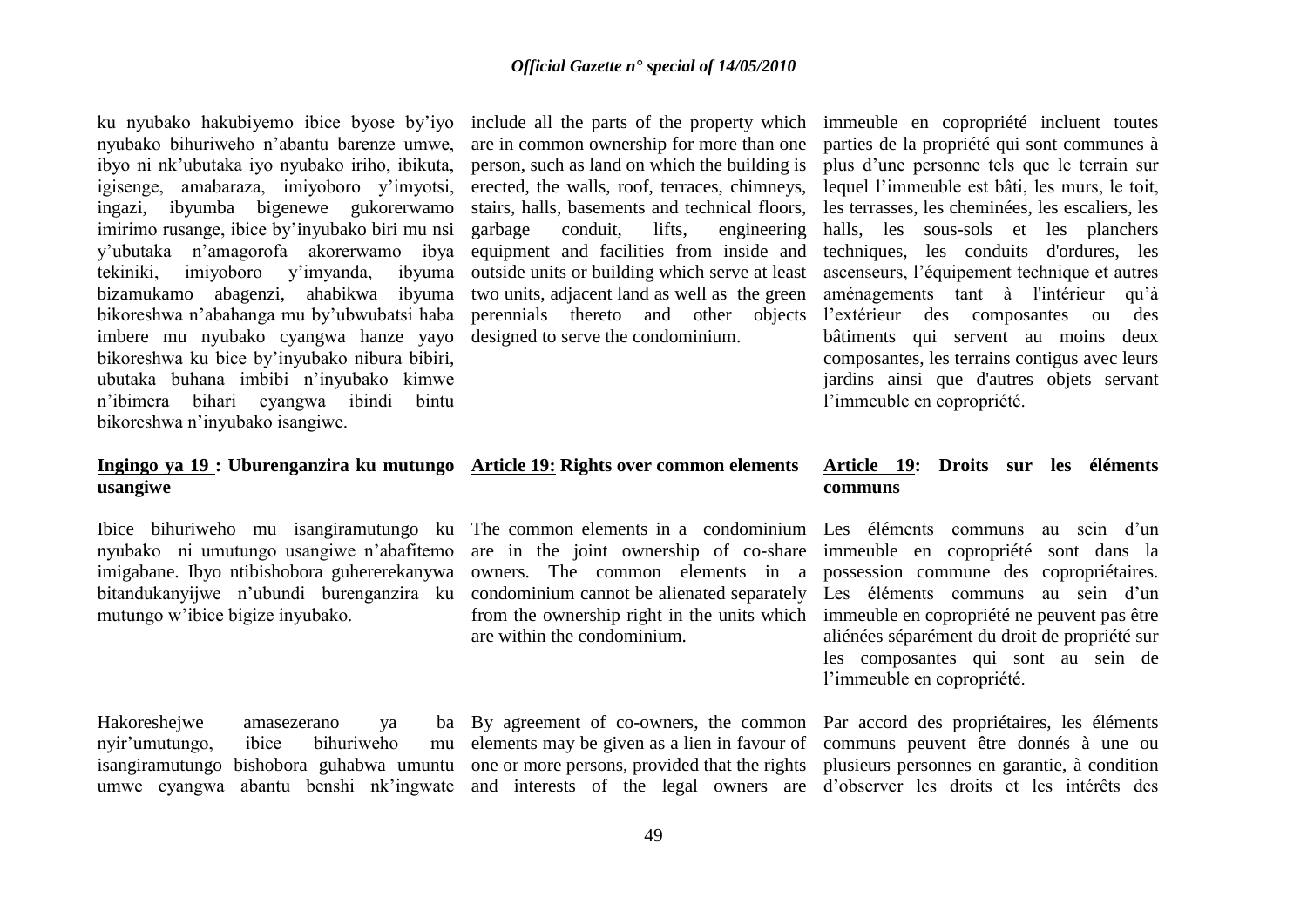byubahirije uburenganzira by'ababifiteho uburenganzira bwemewe mu mategeko. n'invungu observed.

Ikibanza gihana imbibi kimwe n'undi mutungo uhuriweho mu isangiramutungo ku nyubako bishobora gukoreshwa mu buryo budasesuye n'abandi bantu.

Umwe muri ba nyir'umutungo uhuriweho nta burenganzira afite bwo gusaba ko igice cy'ikibanza cyatandukanywa n'ibindi bintu biri the separation of a part of the land plot from la séparation d'une partie de la parcelle des mu mutungo uhuriweho.

### **Ingingo ya 20 : Uruhare mu isangiramutungo ku nyubako**

Uruhare rwa buri wese ufite umugabane mu nyubako iri mu isangiramutungo rubarwa hakurikijwe ubuso bw'ibice bwite afite mu isangiramutungo, keretse inama rusange iramutse ifashe icyemezo kibiteganya ukundi.

Abafite umutungo babyumvikanyeho, uruhare rwa buri wese rushobora kugaragazwa ku buryo butandukanye ku matsinda y'abantu bafite umutungo mu isangiramutungo, bitewe n'imiterere y'ibice bafite mu nyubako.

joint ownership in a condominium may be encumbered by the right of limited use of other persons.

The owner who has a share in the common elements does not have the right to demand common elements.

## **condominium**

the common elements in a condominium is proportional to the total surface area of the units possessed by the owner, unless the decision of the general meeting states otherwise.

By agreement of co-owners, the participation co-share may be established differently for various groups of co-owners, the condominium.

propriétaires légaux.

The adjacent land plot and other property in La parcelle contiguë et tout autre bien en copropriété au sein de l'immeuble en copropriété peuvent être grevés d'un droit d'usage limité reconnu à d'autres personnes.

> Le propriétaire qui a une part dans les éléments communs n'a pas le droit d'exiger biens qui sont des éléments communs.

### **Article 20: Co-share of participation in a Article 20: Quote-part au sein d'un immeuble en copropriété**

The participation co-share of each owner in La quote-part de chaque propriétaire dans communs au sein de l'immeuble en copropriété est proportionnelle à toute la superficie des composantes en sa possession, à moins que l'assemblée générale n'en décide autrement.

depending on the type of units they own in composantes que ces derniers possèdent au Par accord des copropriétaires, la quote-part peut différer suivant les différents groupes de copropriétaires, selon le type de sein de l'immeuble en copropriété.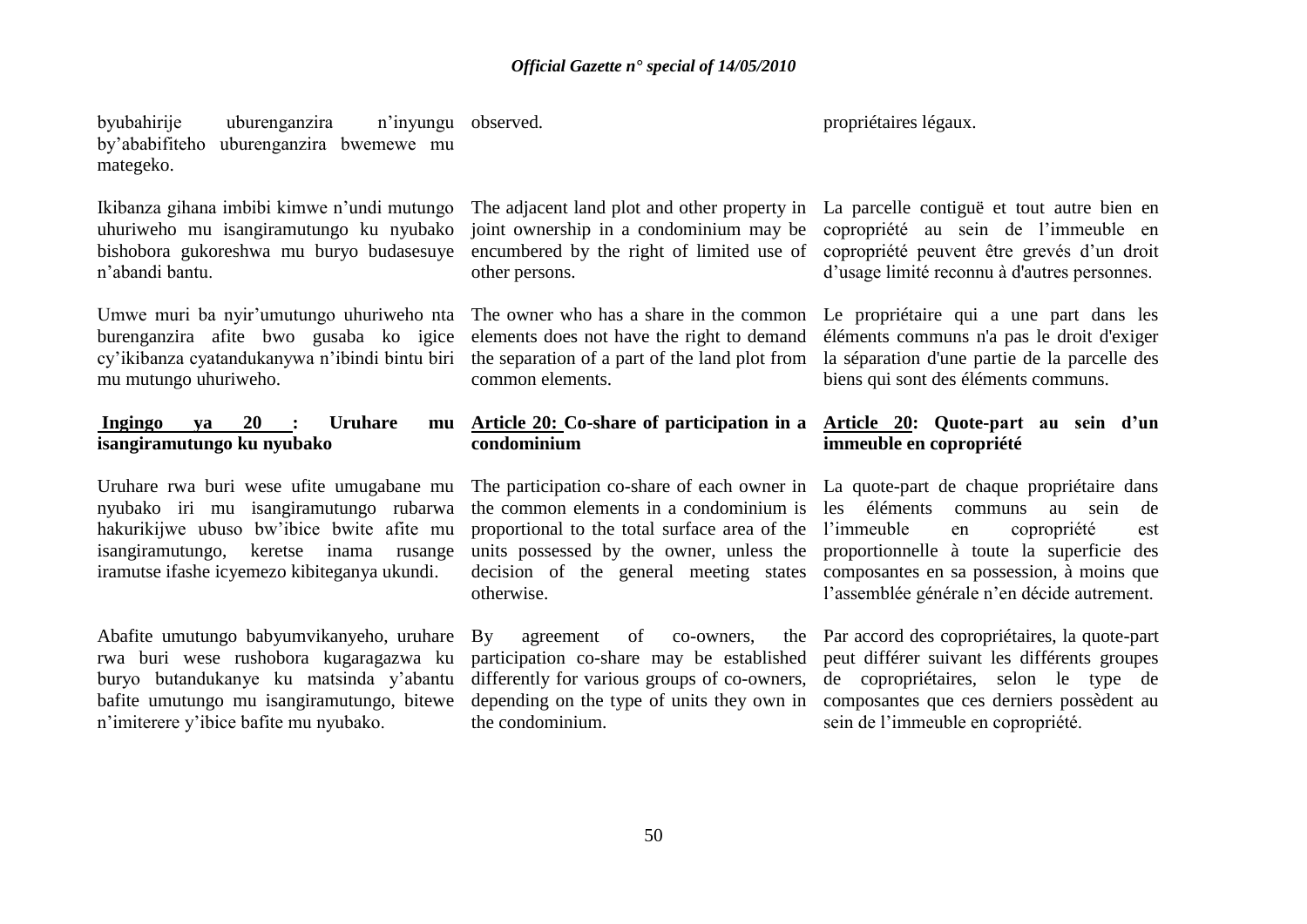| <b>Ingingo</b><br>21:<br>Ibihinduka<br><b>va</b><br>mu<br>isangiramutungo ku nyubako                                                                                                                                                                                                                                                        | <b>Article</b><br>21:<br><b>Improvements</b><br>to<br>condominium                                                                                                                           | a Article 21: Aménagements au sein d'un<br>immeuble en copropriété                                                                                                                                                                  |
|---------------------------------------------------------------------------------------------------------------------------------------------------------------------------------------------------------------------------------------------------------------------------------------------------------------------------------------------|---------------------------------------------------------------------------------------------------------------------------------------------------------------------------------------------|-------------------------------------------------------------------------------------------------------------------------------------------------------------------------------------------------------------------------------------|
| Ibihinduka mu isangiramutungo ku nyubako<br>hakurikijwe<br>amategeko<br>bikorwa<br>agenga<br>imyubakire mu Rwanda.                                                                                                                                                                                                                          | Improvements to a condominium shall be<br>carried out in accordance with the law<br>governing housing in Rwanda.                                                                            | Les aménagements dans un immeuble en<br>copropriété se font conformément à la<br>législation régissant l'habitat au Rwanda.                                                                                                         |
| Article 22 : Uburenganzira n'inshingano mu Article 22: Rights and obligations in case<br>igurisha<br>gihe<br>habaye<br>by'isangiramutungo ku nyubako                                                                                                                                                                                        | ry'ibice of sale of units in a condominium                                                                                                                                                  | Article 22: Droits et obligations en cas de<br>vente des composantes d'un immeuble en<br>copropriété                                                                                                                                |
| Mu gihe habayeho ihererekanya ry'igice<br>cy'isangiramutungo ku nyubako, inshingano<br>n'uburenganzira by'uwari ufite icyo gice<br>byimukira ku muntu ukibonye.                                                                                                                                                                             | In case of transfer of units, the new co-<br>owner takes over all the rights and<br>obligations of the former co-owner in the<br>condominium.                                               | En cas de transfert des composantes d'un<br>immeuble en copropriété, le nouveau co-<br>propriétaire acquiert tous les droits et<br>obligations de l'ancien co-propriétaire au<br>sein de l'immeuble en copropriété.                 |
| Iyo habaye igurishwa ry'igice kimwe mu In case of sale of one unit in a En cas de vente d'une composante de<br>isangiramutungo ku nyubako, impande zombi<br>zumvikana ku birebana n'imyenda yaba<br>yarasigawemo irebana n'imirimo ya ngombwa<br>byakoreshejwe.<br>n'ibindi<br>Iyo<br>ntacyo<br>babivuzeho, iyo myenda yishyurwa n'uwaguze. | condominium, both parties stipulate the<br>terms for settling outstanding debts for<br>utilities and other services. Otherwise, the<br>outstanding debts shall be paid by the<br>purchaser. | l'immeuble en copropriété, les deux parties<br>conviennent sur le règlement des dettes<br>restant dues en rapport avec les services<br>consommés. Dans le cas contraire, le<br>paiement de ces<br>dettes incombent à<br>l'acheteur. |
| Ingingo ya 23: Inshingano za nyir'igice ku<br>kwita no gusana<br>birebana no<br>igice<br>cy'isangiramutungo ku nyubako                                                                                                                                                                                                                      | <b>Article 23:</b> Obligations of a unit owner as<br>regards maintenance and repair of a unit<br>in a condominium                                                                           | Article 23: Obligations du propriétaire<br>d'une composante d'un immeuble en<br>copropriété eu égard à son entretien et à<br>sa réparation.                                                                                         |
| Nyir'igice mu isangiramutungo ku nyubako The unit owner in a condominium is obliged<br>agomba ubwe gufata neza no gusana ibice to maintain and repair the units he/she owns                                                                                                                                                                 |                                                                                                                                                                                             | Le propriétaire d'une composante au sein<br>d'un immeuble en copropriété a l'obligation                                                                                                                                             |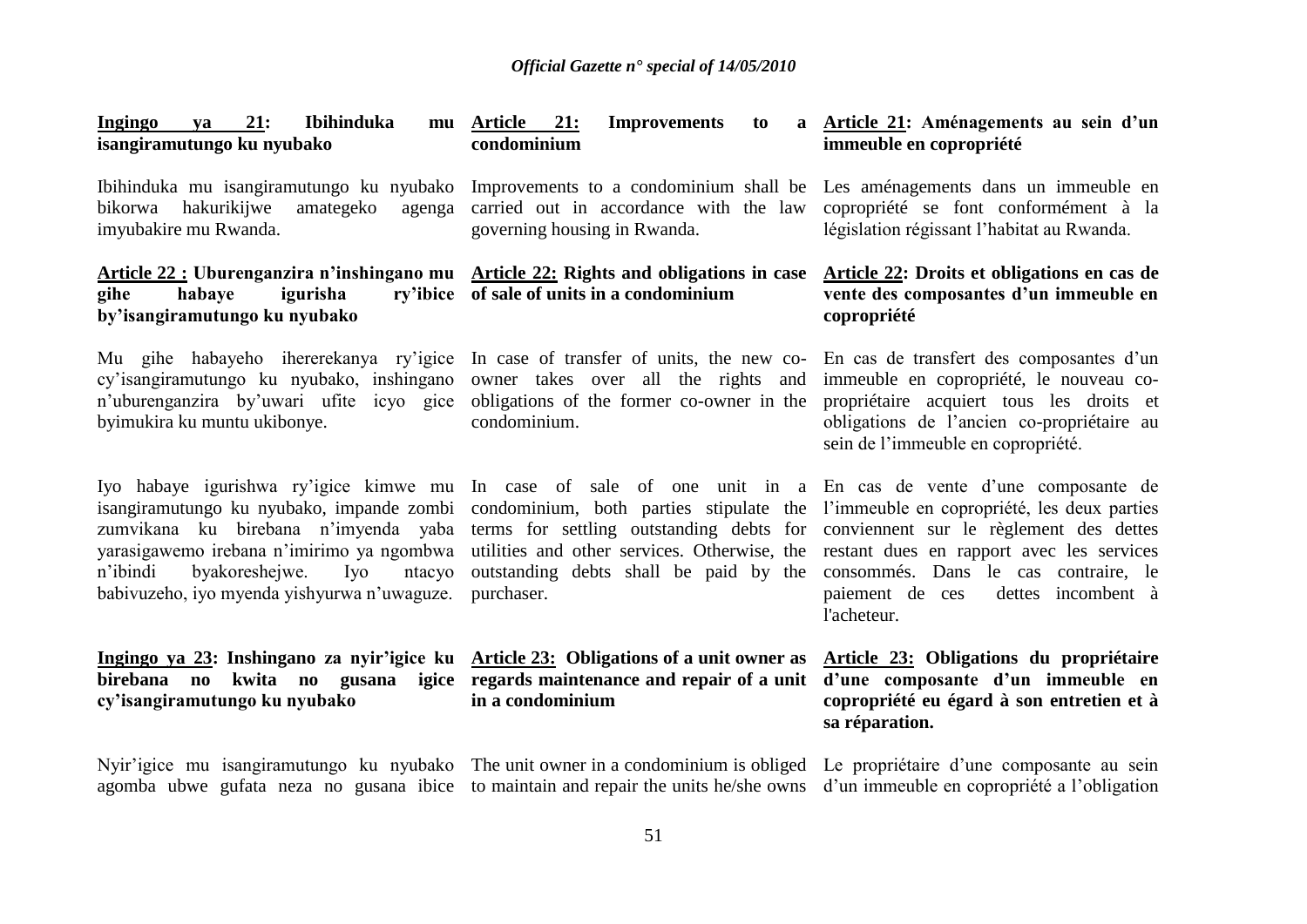atunze. Nta burenganzira afite bwo kwangiza and is not allowed to deteriorate or d'assurer l'entretien et la réparation de son cyangwa kugira ibibazo yateza ibice otherwise endanger the common elements or unité. Il n' a pas le droit d'endommager ou bihuriweho cyangwa se igice gitunzwe n'undi the unit of any other owner. muntu.

Mu gihe yabonye integuza nibura y'iminsi itanu (5), nyir'igice cy'isangiramutungo ku nyubako agomba kwemerera abahagariye ishyirahamwe kwinjira mu gice cye iyo bibaye ngombwa kugenzura, gusana cyangwa gusimbura ibice bihuriweho kandi ibyo bigakorwa igihe nta yindi nzira yo kubigeraho ishobora kuboneka.

Iyo byihutirwa kugira ngo hirindwe ingaruka mbi cyangwa ibiza, nta nteguza itangwa.

Kuba nyir'igice runaka adakoresha igice cye cyangwa ibice bihuriweho cyangwa kuba yanga kubikoresha ntibiba impamvu yo kutishyura uruhare rwe mu gusana no gufata neza ibice bihuriweho mu isangiramutungo ku nyubako.

Ba nyir'ibice mu isangiramutungo ku nyubako basabwa gukoresha ibyo bice byabo n'ibice bisangiwe icyo byagenewe nk'uko biteganywa n'iri tegeko.

Subject to a five (5) day prior notice, the unit owner is obliged to allow representatives of the association to access his/her unit when it deems necessary to of common elements and when such access is possible only from within his/her unit.

In case of emergency, in order to avoid any notice shall be served.

to the common costs for maintenance and condominium.

accordance with this law.

de mettre en danger de quelque manière que ce soit les éléments communs ou une composante appartenant à autrui.

perform an inspection, repair or replacement d'accéder à sa composante quand il s'avère Sous réserve d'un préavis de 5 jours, le propriétaire d'une composante de l'immeuble en copropriété a l'obligation de permettre aux représentants de l'association nécessaire d'inspecter, réparer ou remplacer des éléments communs et qu'un tel accès n'est possible qu'à partir de sa composante.

dire consequences or calamities, no prior conséquences ou calamités, l'exigence d'un En cas d'urgence et pour éviter de graves préavis est écartée.

The non-use by the owner of the unit or the Le propriétaire d'une composante ne peut refusal to use common elements shall not be pas invoquer la non utilisation de sa reason to exempt him/her from contributing composante ou le refus d'utiliser les repair of the common elements in a paiement de ses contributions aux dépenses éléments communs pour être exonéré du d'entretien et de réparation des éléments communs de l' immeuble en copropriété.

Unit owners shall be obliged to use their Les propriétaires des composantes de units and common elements only in l'immeuble en copropriété ont l'obligation compliance with their designation in de n'utiliser leurs composantes et éléments communs que conformément à leur destination en vertu de la présente loi.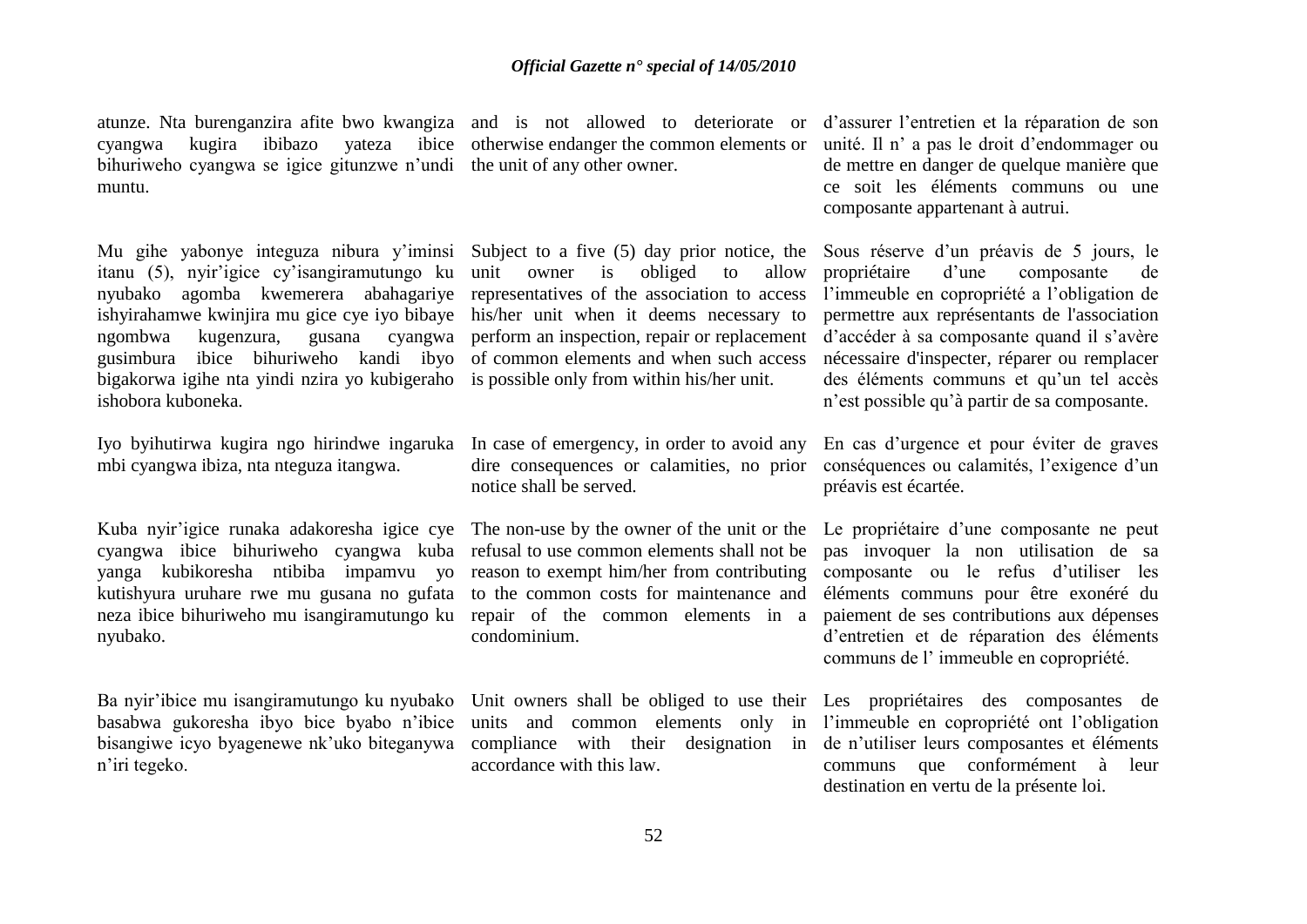### **Ingingo ya 24 : Korohereza cyangwa Article 24: Easements guhabwa inzira ku mutungo utimukanwa**

isangiramutungo ku nyubako cy'inyubako kigaragiwe agira:

- 1° uburenganzira bwo gushyigikirwa hasi no mu mpande n'ibice rusange bahuriyeho cyangwa n'ibindi bice badahuriyeho bishobora gukoreshwa gutyo;
- 2° uburenganzira ku nzira yo gucamo cyangwa ku nzira y'amazi, iy'imyamda, ku migende y'amazi, iya gazi, iy'amashanyarazi, iy'imyanda yakoreshejwe, iy'umwuka washyuhijwe cyangwa wakonjeshejwe n'ibyuma ndetse no ku bindi bikorwa binyuze mu mpombo, mu nsinga cyangwa mu yindi miyoboro biri mu kibanza kirimo iyo nyubako iri mu isangiramutungo kandi bigamije gutuma icyo gice cy'isangiramutungo ku nyubako kibikoresha.

Nyir'igice kigaragira agomba korohereza ibindi bice byo mu isangiramutungo ku nyubako no kubiha inzira.

enjoy the following:

- $1^\circ$  an easement for the subjacent and lateral  $1^\circ$ support thereof, by the common elements or by other units capable of affording support thereto;
- $2^{\circ}$  easements for the passage or provision  $2^{\circ}$ of water, sewerage, drainage, gas, electricity, garbage, artificially heated or cooled air, and other services through or by means of any pipes, wires, cables or ducts existing in the land to which the relevant condominium is erected in order to be used by such unit.

### **Article 24 : Servitudes**

Ku birebana na buri gice cyo mu In respect of every unit in a condominium, Pour chaque composante d'un immeuble en the owner of a dominant tenement shall copropriété, le propriétaire d'un fonds dominant jouit des droits suivants:

- 1° une servitude pour le soutènement d'en bas et le soutènement latéral, par les éléments communs et par d'autres composantes capables de servir comme support ;
- 2° les servitudes pour le passage ou la fourniture d'eau, de système d'égouts, de drainage, de gaz, d'électricité, d'ordures, de climatiseur et d'autres services par ou au moyen de tous les tuyaux, câbles ou conduits se trouvant dans la parcelle sur laquelle est érigé l'immeuble en copropriété et permettant la jouissance par une telle composante.

The owner of the servient tenement shall be Le propriétairre du fonds servant a other units in a condominium.

obliged to provide easements for passage to l'obligation d'accorder une servitude de passage à d'autres composantes de l'immeuble en copropriété.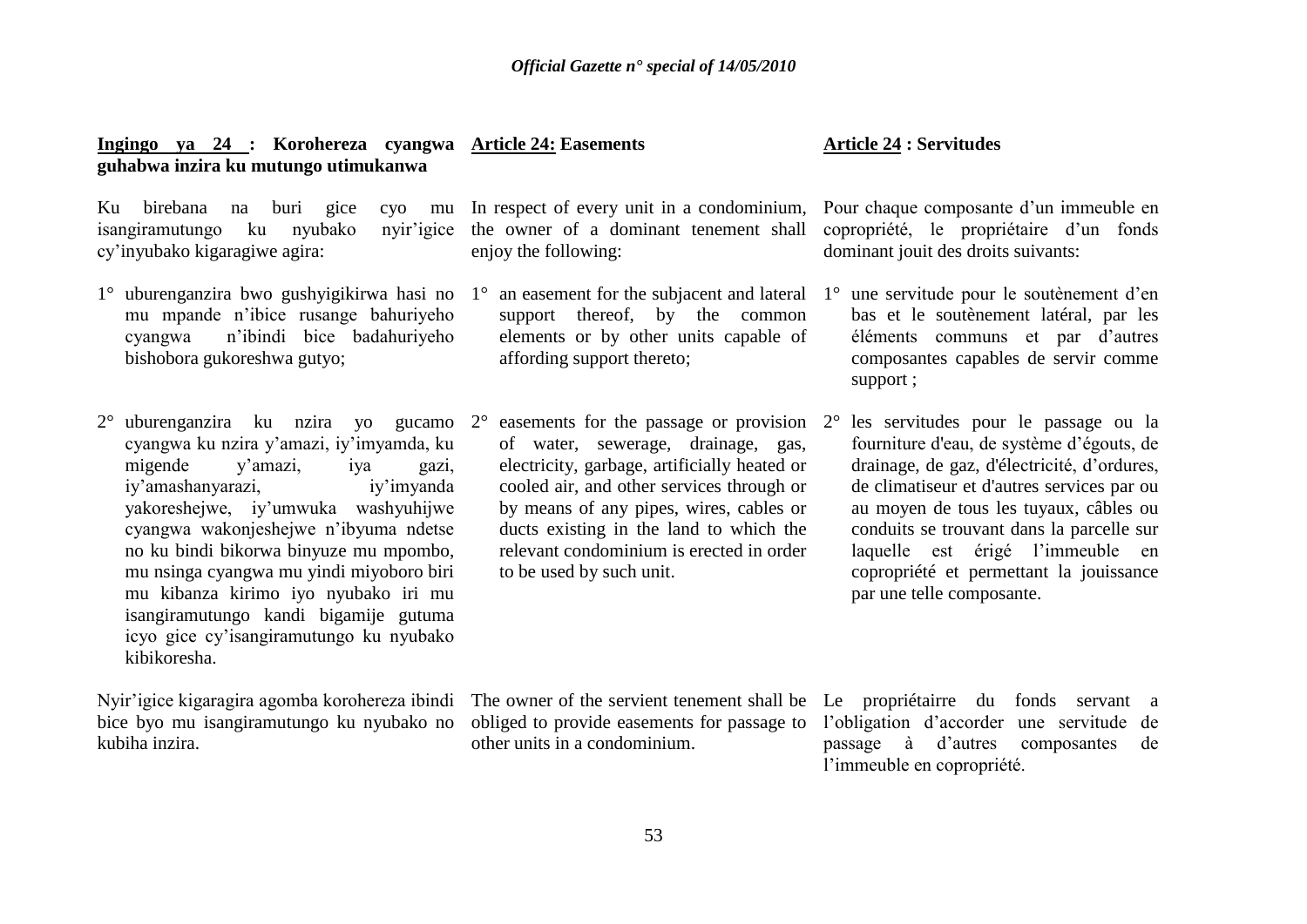Nyir'igice mu isangiramutungo ku nyubako The owner of an upper unit in a Le propriétaire d'une composante supérieure kiri hejuru y'ikindi gice cy'iyo nyubako afite condominium shall be obliged to shelter au sein d'un immeuble en copropriété a inshingano yo gutwikira igice kiri munsi lower units. y'inyubako ye.

Ubundi burenganzira bujyanye no koroherezwa no gutanga inzira byemezwa n'inama rusange y'ishyirahamwe.

### **Ingingo ya 25 : Isoreshwa ry'ibice byo mu isangiramutungo ku nyubako**

Buri gice cy'isangiramutungo ku nyubako hamwe n'umugabane wacyo mu bice bihuriweho n'abandi, gifatwa nk'agace kihagije k'umutungo utimukanwa.

Kubera iyo mpamvu, buri cy'isangiramutungo ku nyubako hamwe n'umugabane wacyo mu bindi bice bihuriweho n'abandi kibarirwa kandi kigasoreshwa ukwacyo. Iyo icyo gice gikoreshwa mu bindi bikorwa bibyara inyungu, nyiracyo yishyura n'indi misoro iteganywa n'amategeko. Ba nyir'umutungo, abakodesha n'abakodesha bagura ni bo baryozwa kutishyurira ku gihe they own or rent. ibice batunze cyangwa bakodesha.

meeting of the association.

### **units**

its participation co-share over common elements shall constitute a separate parcel of real estate

For this reason, each unit in a condominium Pour cette raison, chaque composante d'un together with its participation co-share over common elements shall be separately assessed and taxed. Where such unit is used for other income generating activities, its owner shall pay any other applicable taxes. Owners, tenants and lessees shall carry liability for not paying on time for the units

l'obligation de couvrir la composante inférieure.

Other rights relating to easements for Les autres droits relatifs aux servitudes de passage shall be approved by the general passage sont approuvés par l'assemblée générale de l'association.

### **Article 25: Taxation on condominium Article 25: Imposition des composantes d'un immeuble en copropriété**

Each unit in a condominium together with Chaque composante d'un immeuble en copropriété ainsi que sa quote-part sur les éléments communs constitue un bien immobilier à part entière.

> immeuble en copropriété et sa quote-part sur les éléments communs est calculé et imposé séparément. Lorsque cette composante est affectée à d'autres activités génératrices de revenus, le propriétaire paie d'autres impôts prévus par la loi. Les propriétaires, les locataires et les crédit-preneurs sont tenus responsables du retard de paiement d'impôts pour les composantes qu'ils possèdent ou louent.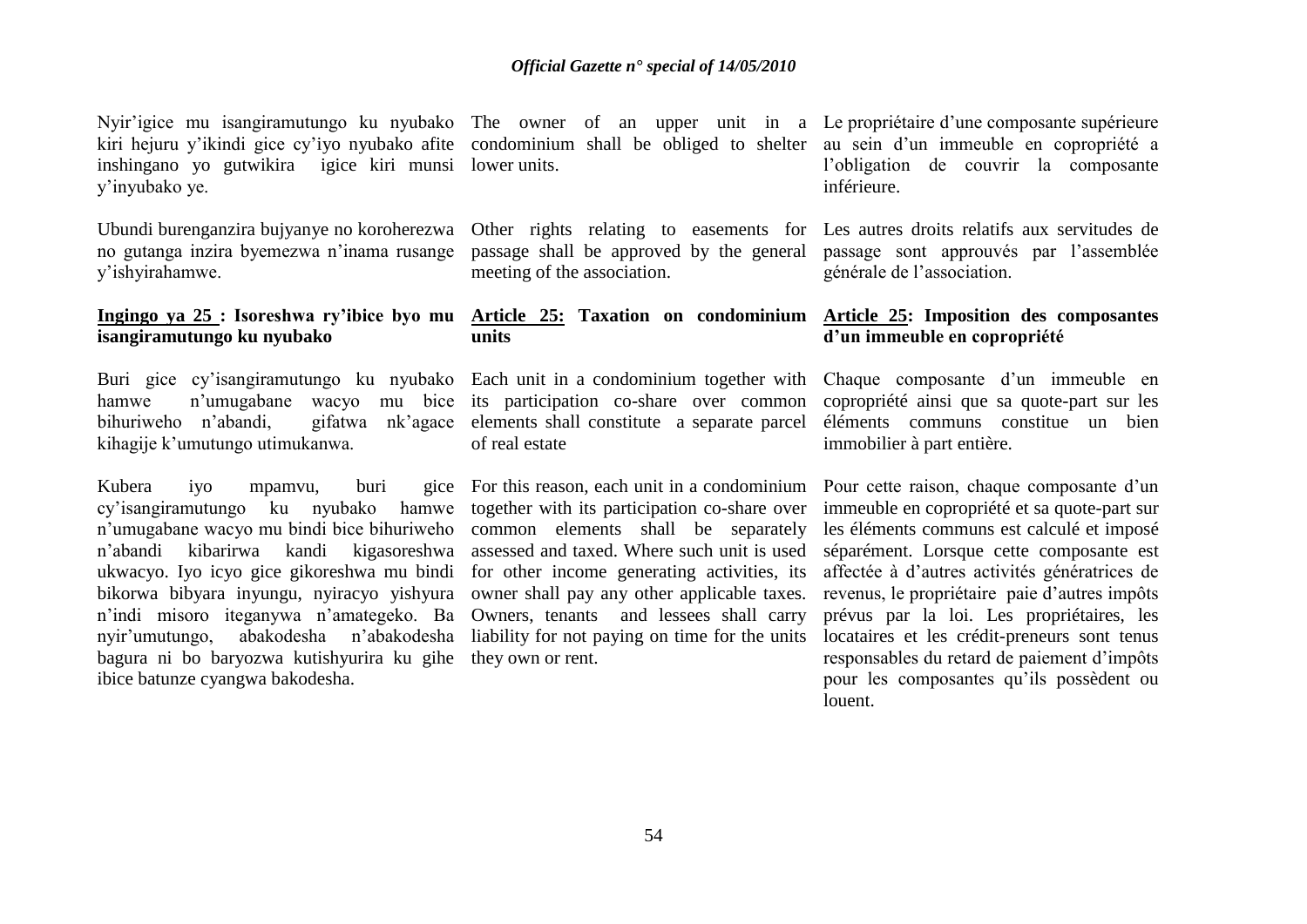#### **UMUTWE WA IV: IYANDIKISHA CHAPTER IV: REGISTRATION OF CHAPITRE IV : ENREGISTREMENT RY'ISANGIRAMUTUNGO NYUBAKO N'IBICE BYAYO ACONDOMINIUM AND ITS UNITS ET DE SES COMPOSANTES**

### **Ingingo** va 26 : **Ibyandikwa isangiramutungo ku nyubako**

Isangiramutungo ku nyubako ryandikwa mu A condominium shall be registered in the Un immeuble en copropriété est enregistré izina ry'ishyirahamwe hakurikijwe imyandikire name of the association of co-owners au nom de l'association selon les modalités y'ubutaka. Buri gice cy'isangiramutungo hamwe n'umugabane wacyo mu bice bihuriweho cyandikwa ukwacyo kandi kikaba umutungo utimukanwa wihariye hakurikijwe ibiteganywa n'iri tegeko.

Kubera impamvu z'iyandikisha:

- 1° buri gice cy'isangiramutungo ku nyubako kigira imbibi zacyo zagenwe n'umupimyi wemewe na Leta. Ku mpamvu z'ipimwa, urukuta rw'imbere ruba ruri mu bigize igice cy'inyubako naho urukuta rwo hanze rukaba rubarwa mu bice bihuriweho;
- 2° buri gice cy'isangiramutungo ku nyubako 2° each unit in a condominium shall have a kigira agaciro gashyirwaho n'urwego rwemewe n'amategeko rubifite mu nshingano zarwo.

## **condominium**

according to the modalities for land d'enregistrement des propriétés foncières. participation co-share in the common elements shall be registered separately and shall constitute a separate private part entière en vertu de la présente loi**.** immovable property according to this law.

For the purpose of registration:

- $1^\circ$  each unit in a condominium shall have  $1^\circ$ boundaries established by a surveyor recognized by Government. For the surveying purpose, an internal wall shall be part of the unit, and the external wall, shall be part of the common elements;
- value fixed by a competent organ.

# **D'UN IMMEUBLE EN COPROPRIETE**

### **Article 26: Registration subjects in a Article 26: Sujets d'enregistrement au sein d'un immeuble en copropriété**

registration. Each unit together with its Chaque composante ainsi que sa quote-part dans les éléments communs est enregistrée séparément et constitue un bien immobilier à

### Aux fins d'enregistrement:

- 1° chaque composante d'un immeuble en copropriété comporte des bornes établies par un arpenteur agréé par l'Etat. Aux fins d'arpentage, le mur interne fait partie de l'unité, tandis que le mur externe fait partie des éléments communs;
- 2° chaque composante de l'immeuble en copropriété a une valeur qui est fixée par un organe compétent.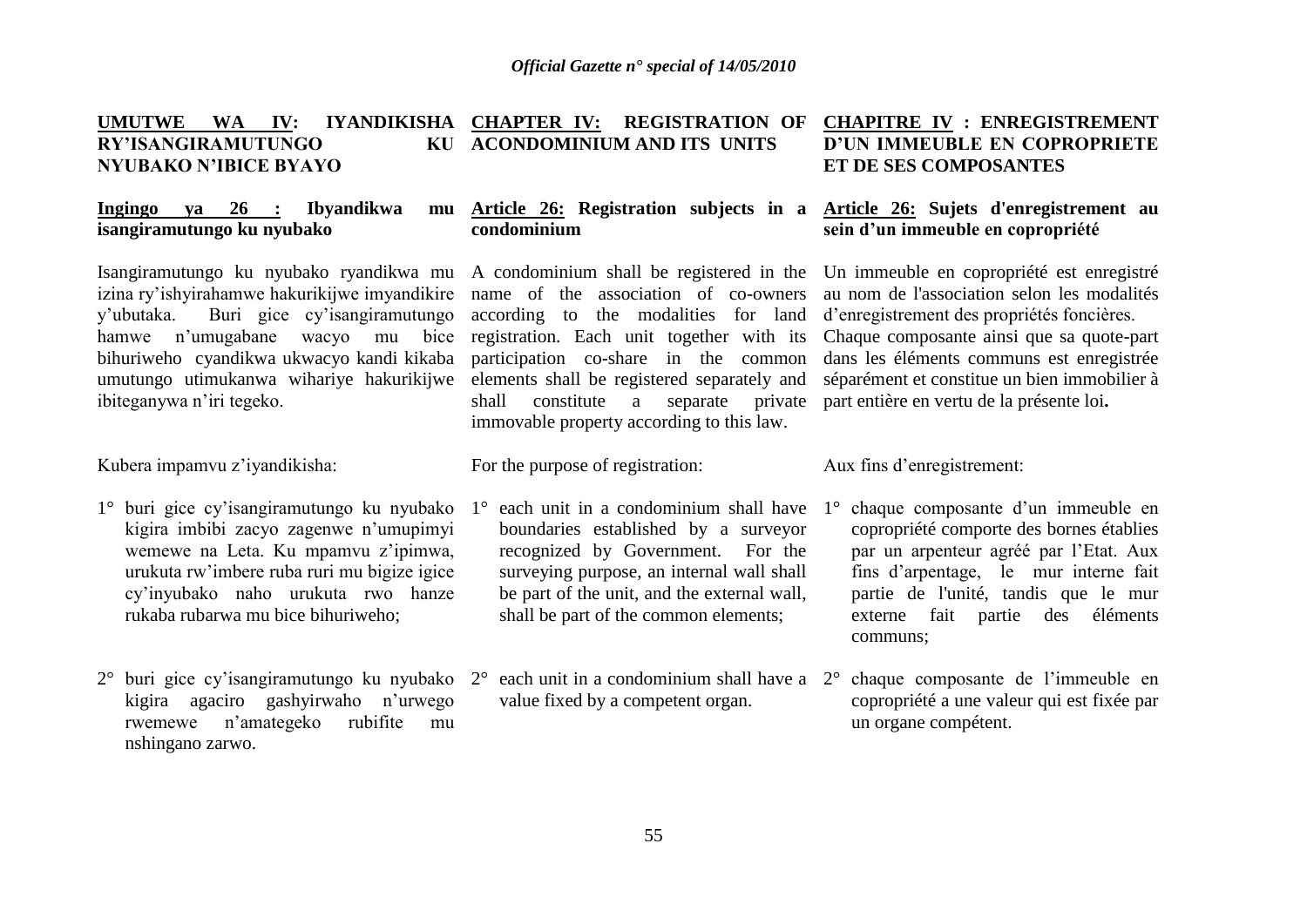### **Ingingo ya 27: Igitabo cyandikwamo ibice by' isangiramutungo ku nyubako**

Buri muntu wese ufite igice mu isangiramutungo ku nyubako yandikisha igice his/her unit registered and be issued a immeuble en copropriété la fait enregistrer cye akagiherwa icyemezo cy'iyandikisha. certificate of registration. The format of that et un certificat d'enregistrement lui est Imiterere y'icyo cyemezo igenwa n'Umubitsi certificate shall be determined by the délivré. Le modèle de ce certificat est w'Impapuro Mpamo z'Ubutaka.

agena, ategura kandi akabika igitabo cyandikwamo inyandiko z'isangiramutungo ku nyubako.

Igitabo cyandikwamo isangiramutungo ku The condominium register shall consist of Le registre d'immeubles en copropriété est nyubako gikubiyemo uruhererekane rw'ibitabo kandi buri gitabo kijyanye n'igice kimwe (1).

**Ingingo ya 28 : Itambamira n'izindi Article 28: Caveats and other inscriptions Article 28 : Opposition et autres nyandiko**

Mu gihe Umubitsi w'Impapuro Mpamo z'Ubutaka asanze hari itambamira cyangwa izindi nyandiko zigaragara mu gitabo cy'impapuro mpamo zigaragaza umutungo w'igice cyo mu isangiramutungo ku nyubako kandi zigira ingaruka kuri icyo gice cy'inyubako gusa, agomba kubyongera mu gitabo kigaragaza umutungo ku gice cy'isangiramutungo ku nyubako bireba.

#### **Article 27: Register for condominium Article 27 : Registre des composantes units d'un immeuble en copropriété**

Registrar of Land Titles.

mpamo condominium titles.

unit.

gice concerned unit.

Each co-owner in a condominium shall have Tout propriétaire d'une composante d'un déterminé par le Conservateur des Titres Fonciers.

Umubitsi w'Impapuro Mpamo z'Ubutaka The Registrar of Land Titles shall Le Conservateur de Titres Fonciers determine, prepare and keep the Register of détermine, prépare et garde le registre de titres des immeubles en copropriété.

> series of registers, each relating to one (1) composé d'une série de registres dont chacun porte sur une (1) composante.

### **inscriptions**

The Registrar of Land Titles shall, in the En cas d'opposition ou d'inscriptions sur le case of caveats or inscriptions appearing on registre du titre de propriété de la the register of title to the unit in the composante et s'il est convaincu que de condominium and he/she is satisfied that telles oppositions ou inscriptions n'affectent such caveats or inscriptions affect only a que la seule composante particulière, le particular unit, endorse such caveats or Conservateur des Titres Fonciers les endosse inscriptions on the register of title to the au registre du titre de propriété de la composante concernée.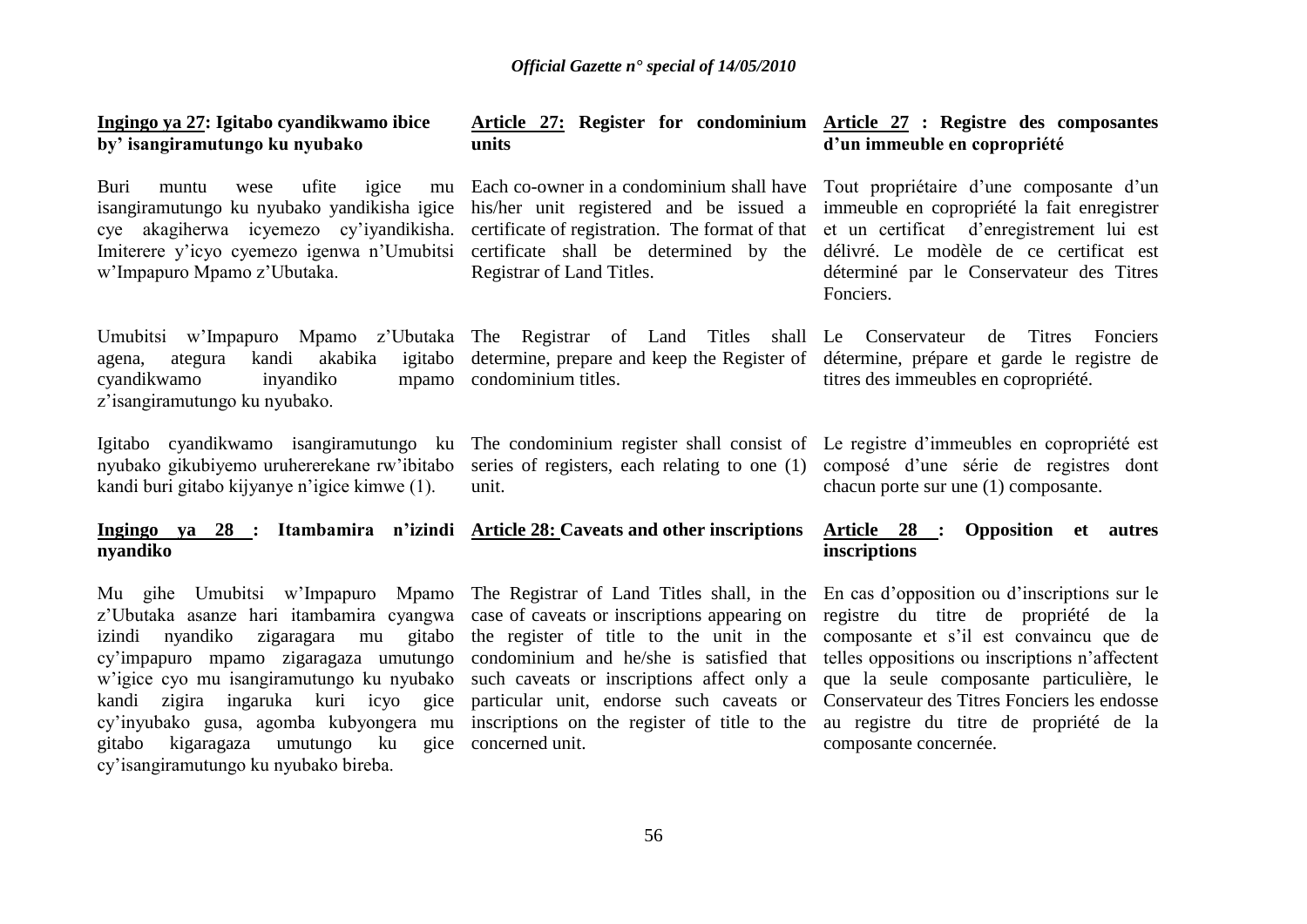Iyo Umubitsi w'Impapuro Mpamo z'Ubutaka Where the Registrar of Land Titles is unable Lorsque le Conservateur des Titres Fonciers adashoboye kwemeza neza itambamira cyangwa izindi nyandiko zigira ingaruka ku bice runaka by'isangiramutungo, ashobora komekaho inyandiko ishyirwa mu gitabo cy'inyandiko mpamo ngaragazamutungo ivuga ko ibyo bice bifite itambamira cyangwa izindi nyandiko zibifiteho ingaruka aho kuzigaragaza cyangwa kuzivuga mu ncamake.

## **isangiramutungo ku nyubako**

Iyandikisha iryo ari ryo ryose ry'isangiramutungo ku nyubako, inyandiko, caveat, transfer, opening of a new register or itambamira, ihererekanyamutungo, ifunguza lodgment of notification shall be charged a ry'igitabo gishya cyangwa inyandiko zimenyesha ryishyurwaho amafaranga ateganywa n'Iteka rya Minisitiri ufite Ubutaka mu nshingano ze.

statement to the effect that the unit is subject to the caveats or other inscriptions in the register.

### **fees**

Any condominium registration, inscription, fee determined by an Order of the Minister notifications est opéré à la suite du in charge of lands.

to ascertain to his/her satisfaction the ne parvient pas à s'assurer au delà de tout caveats or inscriptions which affect the doute raisonnable que les oppositions ou particular units, he/she may, instead of inscriptions affectent certaines composantes, setting out or summarizing them, attach a il peut, au lieu de les exposer ou les résumer, ajouter une note au registre de titre de propriété de la composante mentionnant que cette composante fait l'objet d'opposition ou d'inscriptions.

### **Ingingo ya 29 Amafaranga yo kwandikisha Article 29: Condominium registration Article 29: Frais d'enregistrement d'un immeuble en copropriété**

Tout enregistrement d'un immeuble en copropriété, inscription, opposition, transfert, ouverture d'un nouveau registre ou versement d'un montant déterminé par Arrêté du Ministre ayant les terres dans ses attributions.

|               |  | UMUTWE WA GATANU: INGINGO CHAPTER V: FINAL PROVISIONS | <b>CHAPITRE</b> | <b>DISPOSITIONS</b> |
|---------------|--|-------------------------------------------------------|-----------------|---------------------|
| <b>ZISOZA</b> |  |                                                       | <b>FINALES</b>  |                     |

### **Ingingo ya 30: Guha agaciro iyandikisha Article 30: Validation of existing ry'uburenganzira mu isangiramutungo condominium registration ryakozwe**

Inyandiko z'iyandikisha zatanzwe n'urwego rubifitiye ububasha mbere y'uko iri itegeko registration issued by a competent organ immeubles en copropriété délivrés par ritangazwa mu Igazeti ya Leta ya Repubulika prior to the publication of this law in the l'organe compétent avant la publication de y'u Rwanda zigomba guhuzwa n'ibisabwa n'iri Official gazette of the Republic of Rwanda la présente loi au Journal Officiel de la

Existing certificates of condominium Les certificats

### **Article 30: Validation de l'enregistrement effectué pour les immeubles en copropriété**

d'enregistrement des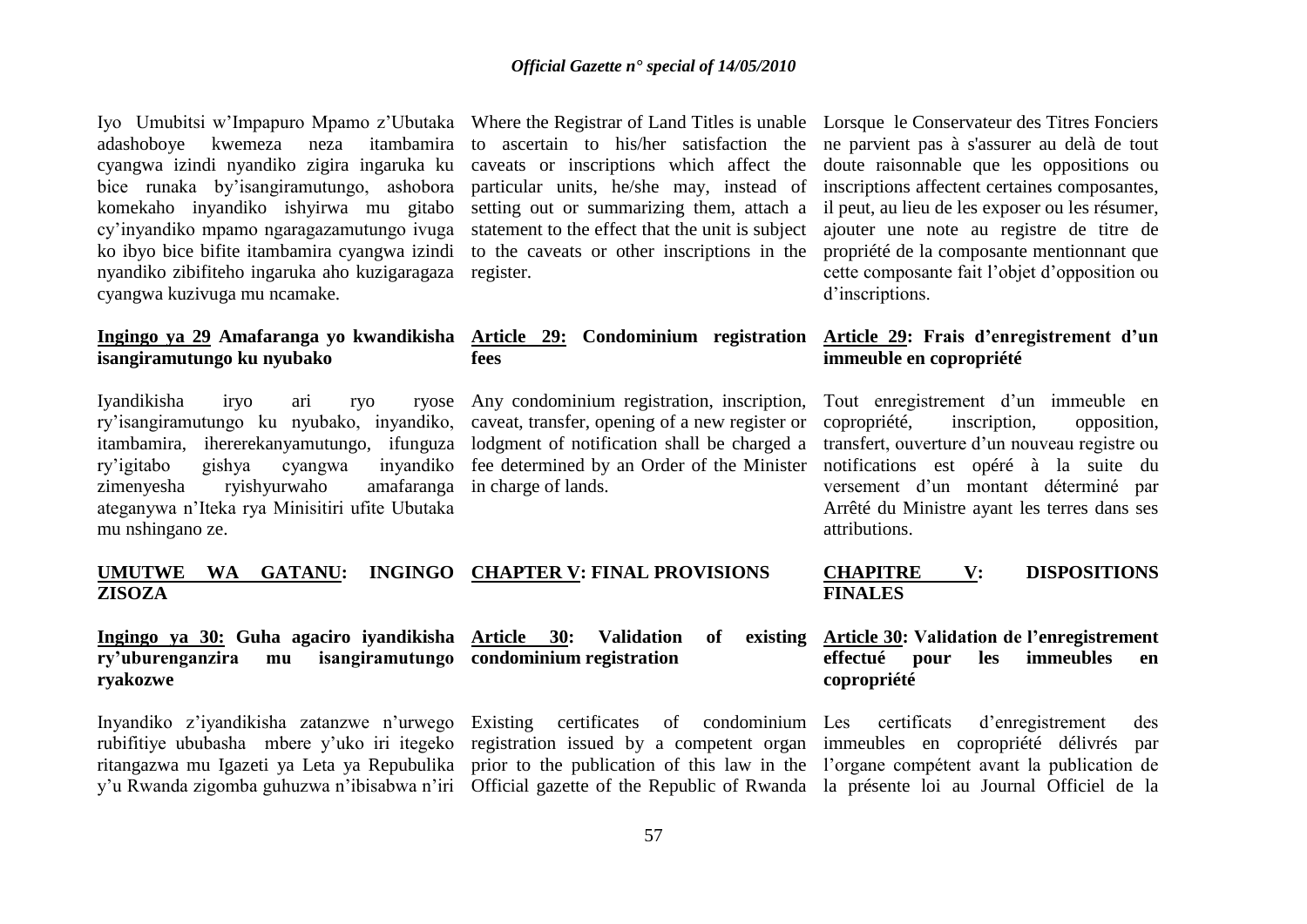| tegeko mu gihe kitarenze imyaka itatu (3).                                                                                                                                                              | shall conform to the requirements of this law<br>in a period not exceeding three (3) years. | République du Rwanda<br>doivent se<br>conformer aux exigences de la présente loi<br>dans un délai ne dépassant pas trois (3) ans.  |  |  |  |
|---------------------------------------------------------------------------------------------------------------------------------------------------------------------------------------------------------|---------------------------------------------------------------------------------------------|------------------------------------------------------------------------------------------------------------------------------------|--|--|--|
| Ingingo ya 31: Itegurwa, isuzumwa n'itorwa Article 31: Drafting, consideration and<br>ry'iri tegeko                                                                                                     | adoption of this law                                                                        | Article 31: Initiation, examen et adoption<br>de la présente loi                                                                   |  |  |  |
| Iri<br>tegeko<br>ryateguwe<br>mu<br>rw'Icyongereza, risuzumwa kandi ritorwa mu<br>rurimi rw'Ikinyarwanda.                                                                                               | and adopted in Kinyarwanda.                                                                 | rurimi This law was drafted in English, considered La présente loi a été initiée en anglais,<br>examinée et adoptée en Kinyarwanda |  |  |  |
| Ingingo ya 32: Ivanwaho ry'ingingo<br>z'amategeko zinyuranyije n'iri tegeko                                                                                                                             | Article 32: Repealing of inconsistent Article 32: Disposition abrogatoire<br>provisions     |                                                                                                                                    |  |  |  |
| Ingingo zose z'amategeko zibanziriza iri kandi<br>zinyuranije naryo zivanyweho.                                                                                                                         | All prior legal provisions inconsistent with<br>this law are hereby repealed.               | Toutes les dispositions légales antérieures<br>contraires à la présente loi sont abrogées.                                         |  |  |  |
| Ingingo ya 33: Igihe iri tegeko ritangira Article 33: Commencement<br>gukurikizwa                                                                                                                       |                                                                                             | Article 33: Entrée en vigueur                                                                                                      |  |  |  |
| Iri tegeko ritangira gukurikizwa ku munsi Thislaw shall come into force on the date of La présente loi entre en vigueur le jour de sa<br>ritangarijweho mu Igazeti ya Leta ya<br>Repubulika y'u Rwanda. | its publication in the Official Gazette of the<br>Republic of Rwanda.                       | publication au Journal Officiel de la<br>République du Rwanda.                                                                     |  |  |  |
| Kigali, kuwa 07/05/2010                                                                                                                                                                                 | Kigali, on 07/05/2010                                                                       | Kigali, le 07/05/2010                                                                                                              |  |  |  |